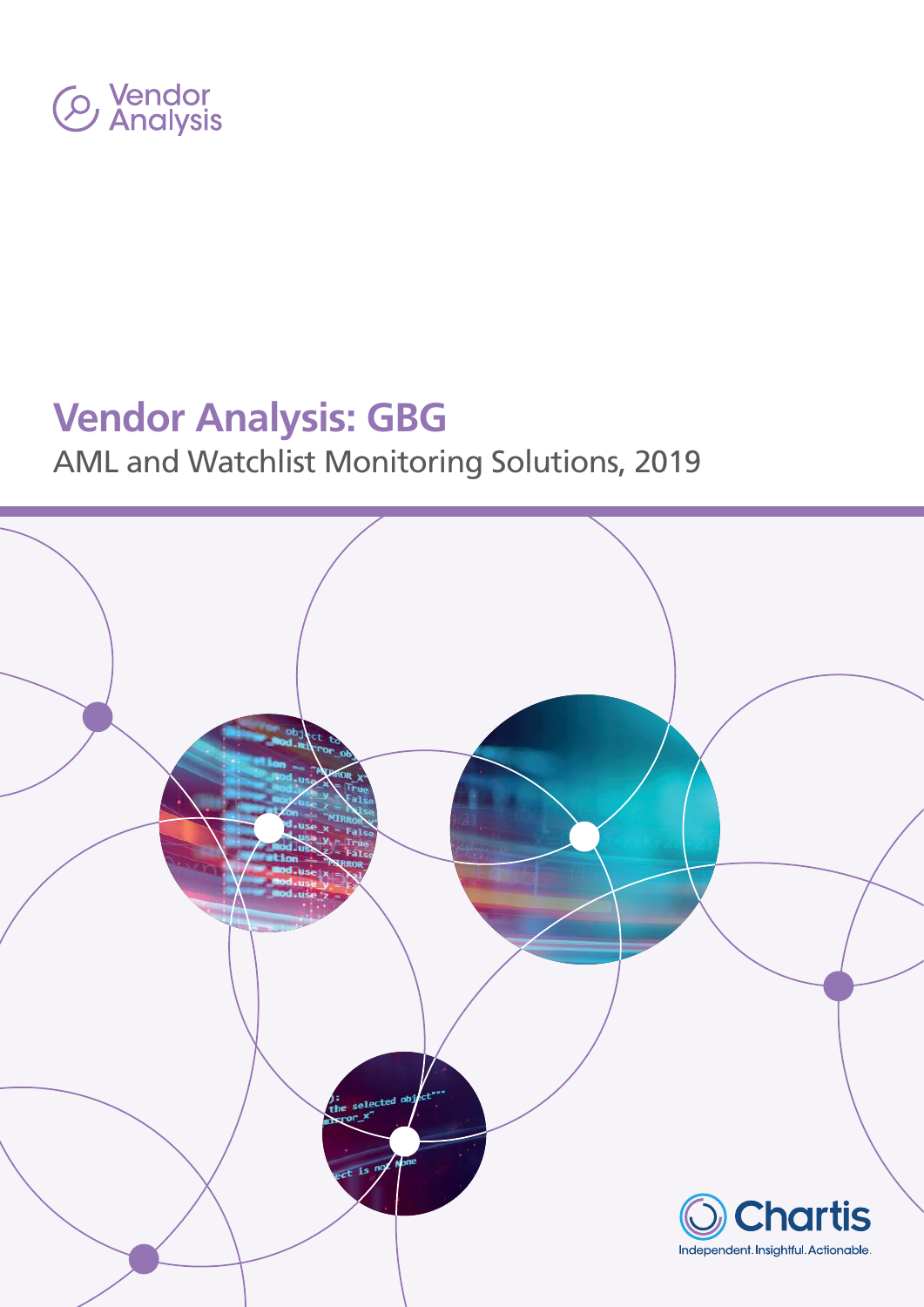# Sue About<br>Sue Chartis

Chartis Research is the leading provider of research and analysis on the global market for risk technology. It is part of Infopro Digital, which owns market-leading brands such as Risk and WatersTechnology. Chartis' goal is to support enterprises as they drive business performance through improved risk management, corporate governance and compliance, and to help clients make informed technology and business decisions by providing in-depth analysis and actionable advice on virtually all aspects of risk technology. Areas of expertise include:

- Credit risk.
- Operational risk and governance, risk and compliance (GRC).
- Market risk.
- Asset and liability management (ALM) and liquidity risk.
- Energy and commodity trading risk.
- Financial crime including trader surveillance, antifraud and anti-money laundering.
- Cyber risk management.
- Insurance risk.
- Regulatory requirements including Basel 2 and 3, Dodd-Frank, MiFID II and Solvency II.

Chartis is solely focused on risk and compliance technology, which gives it a significant advantage over generic market analysts.

The firm has brought together a leading team of analysts and advisors from the risk management and financial services industries. This team has hands-on experience of implementing and developing risk management systems and programs for Fortune 500 companies and leading consulting houses.

Visit **www.chartis-research.com** for more information.

Join our global online community at **www.risktech-forum.com**.

© Copyright Infopro Digital Services Limited 2019. All Rights Reserved.

No part of this publication may be reproduced, adapted, stored in a retrieval system or transmitted in any form by any means, electronic, mechanical, photocopying, recording or otherwise, without the prior permission of Infopro Digital Services Limited trading as Chartis Research ('Chartis').

The facts of this document are believed to be correct at the time of publication but cannot be guaranteed. Please note that the findings, conclusions and recommendations that Chartis delivers will be based on information gathered in good faith, whose accuracy we cannot guarantee. Chartis accepts no liability whatever for actions taken based on any information that may subsequently prove to be incorrect or errors in our analysis. See **'[Terms and conditions'](https://www.infopro-digital.com/terms-conditions/research-and-marketing-services/?lang=en)**.

RiskTech100®, RiskTech Quadrant®, FinTech Quadrant™ and The Risk Enabled Enterprise® are Registered Trade Marks of Infopro Digital Services Limited.

Unauthorized use of Chartis' name and trademarks is strictly prohibited and subject to legal penalties.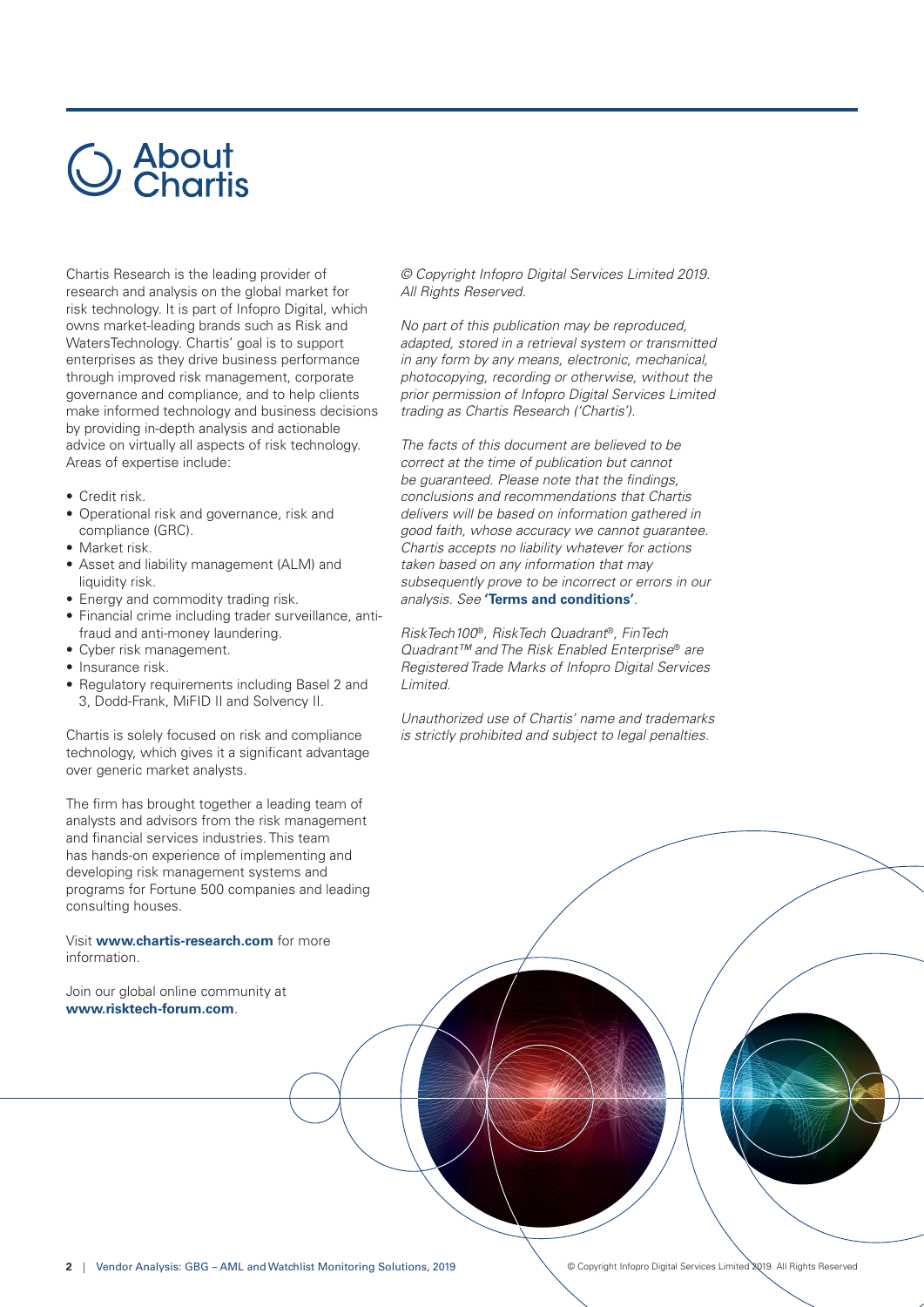# *C* Vendor<br>*C* Analysis

# **Table of contents**

| 1. Report context   | 5  |
|---------------------|----|
| 2. Quadrant context | 7  |
| 3. Vendor context   | 10 |
| 4. Methodology      | 17 |
| 5. Further reading  |    |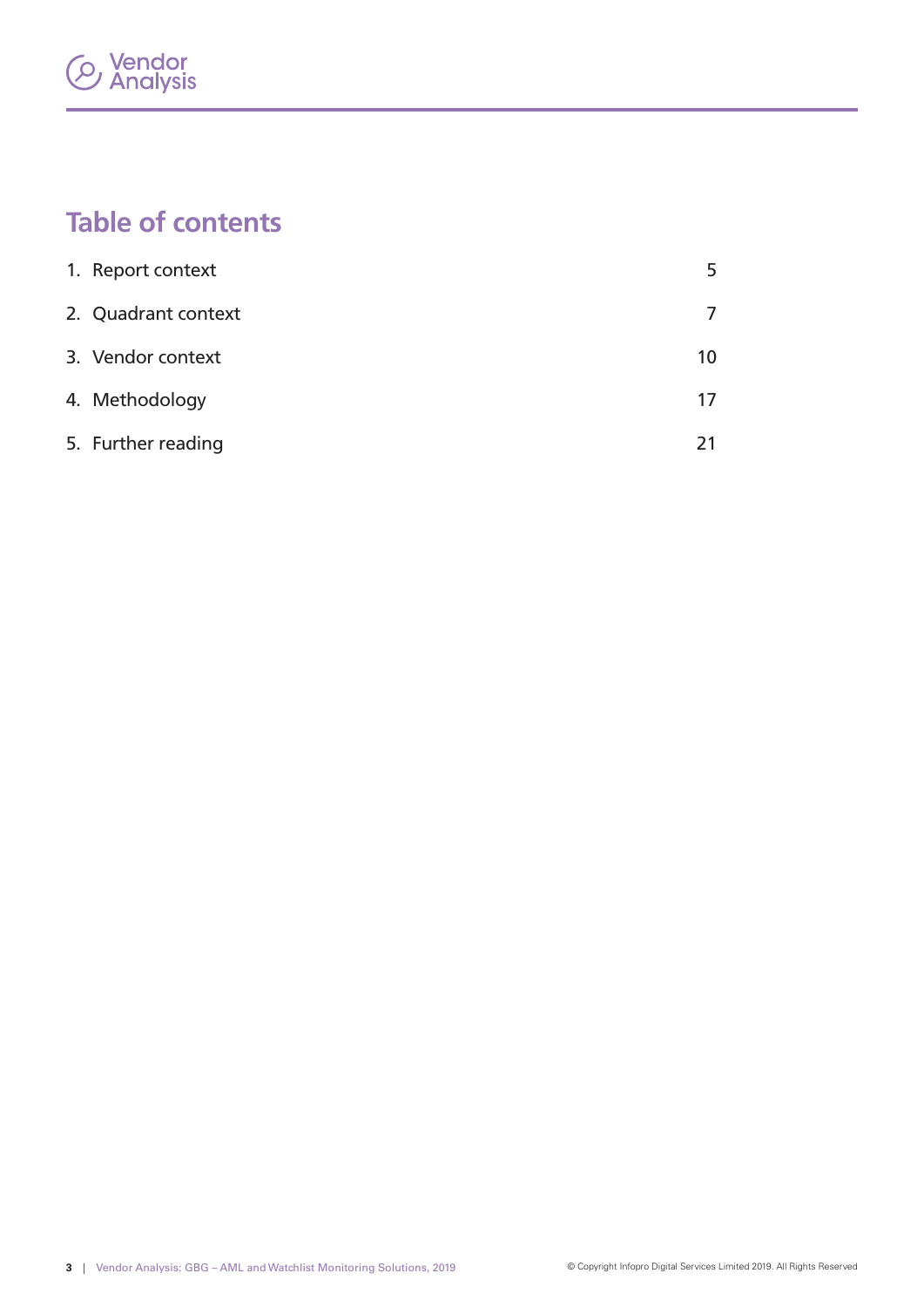# **Vendor<br>Analysis**

# **List of figures and tables**

| Figure 1: RiskTech Quadrant <sup>®</sup> for AML/watchlist monitoring solutions, 2019      | 8               |  |
|--------------------------------------------------------------------------------------------|-----------------|--|
| Figure 2: Overview of GBG's AML/watchlist monitoring solution                              | 11              |  |
| Figure 3: GBG's end-to-end compliance offering                                             | 11              |  |
| Figure 4: Example process flow in a GBG solution                                           | 13              |  |
| Figure 5: GBG Digital Risk Management and Intelligence Platform                            | 13              |  |
| Figure 6: The algorithms at the heart of GBG's solution                                    | 14              |  |
| Figure 7: Transaction authorization by GBG's solution                                      | 14              |  |
| Table 1: Completeness of offering – GBG (AML/watchlist monitoring<br>9<br>solutions, 2019) |                 |  |
| Table 2: Market potential – GBG (AML/watchlist monitoring solutions, 2019) 9               |                 |  |
| Table 3: GBG plc - company information                                                     | 10 <sup>°</sup> |  |
| Table 4: Evaluation criteria for Chartis' AML/watchlist monitoring report                  | 18              |  |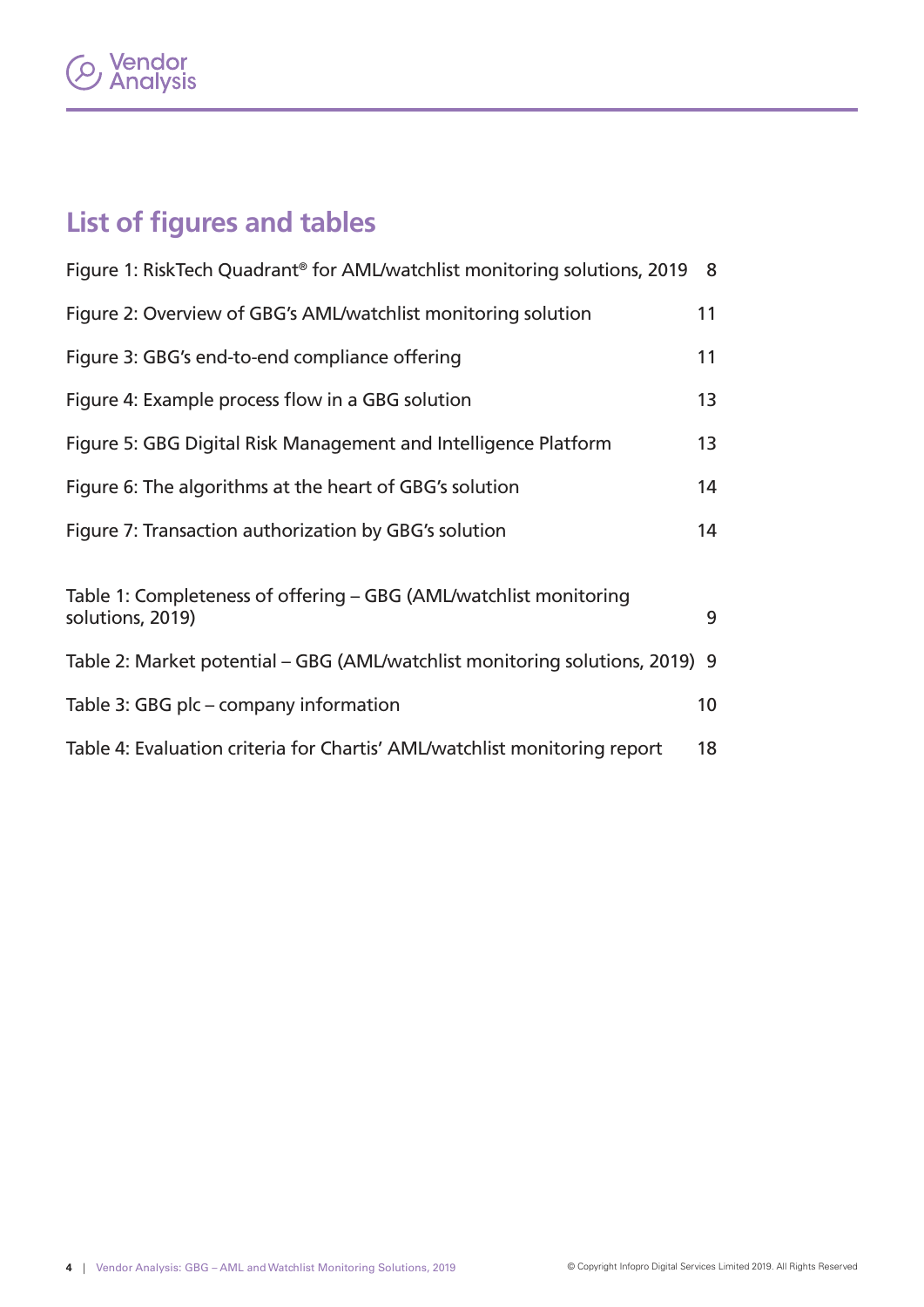# <span id="page-4-0"></span>**1. Report context**

This Vendor Analysis is based on the Chartis quadrant report Financial Crime Risk Management Systems: AML and Watchlist Monitoring; Market Update and Vendor Landscape, 2019 (published in March 2019). This section summarizes the key theses in that report; subsequent sections take a detailed look at GBG's quadrant positioning and scoring, and Chartis' underlying opinion and analysis.

### **Key thesis**

#### **Market update**

The anti-money laundering (AML) market landscape varies in its maturity and depth – while AML is well-established in western banks, for example, it is less mature in other geographies and industries. Within financial institutions (FIs), AML capabilities increasingly function on a continuum: centralized within specific compliance departments, but also present in other operational areas such as Know Your Customer (KYC) and customer lifecycle management (CLM).

In areas like retail banking where AML is relatively mature, FIs have reached an equilibrium. They are onboarding fewer suspicious customers, and growth in suspicious activity reports (SARs) – the primary AML indicator – has flattened. But these developments have come at the cost of large and hugely inefficient compliance departments, often containing thousands of employees.

FIs now want to reconfigure their existing AML processes to make them more efficient and valuable. But there has also been a shift toward understanding and quantifying AML solutions, rather than creating ever more complex tools and systems. This has sharpened the focus on model risk management and validation capabilities, to enable FIs to interrogate and authenticate existing models. Vendors and FIs are also considering new ways to express AML information, such as delivering it as a single headline figure (a 'compliance score' similar to a credit score).

As AML use matures in investment and retail banking, it is spreading into other areas, notably trade finance, gambling and the FinTech sector. Trade finance is an especially complex area for AML, with many constraints and a reliance on sometimes limited data that can vary across geographies. Nevertheless, trade-based AML is having a significant business impact on FIs, and is a valuable potential market for new vendors.

#### **Vendor landscape**

Packaged solution vendors and data providers remain the backbone of the AML marketplace. But new entrants, such as commercial workflow and advanced analytics vendors, pose a threat, especially to packaged solution vendors. FIs, especially large and complex ones, are looking to establish core case management functionalities with additional components. End-to-end solutions will increasingly be used by smaller firms with less complex data and customer requirements.

While the new players are unlikely to challenge incumbents in their core area of case management, they are increasingly likely to attack the 'edges' of their capabilities, in areas such as transaction monitoring, entity resolution and segmentation analytics.

Finally, as AML moves beyond its core compliance areas, solution vendors are having to consider ancillary sectors where it is relatively immature, such as trade finance, gambling and the burgeoning FinTech sector (with technology companies providing financial services). While these areas offer new opportunities, they also bring their own challenges and impacts for the vendor landscape, in addressing the wide range of firms and requirements they contain.

## **Demand-side takeaways**

FIs remain concerned about AML sanctions and fines, and not just for actual breaches. Failure to act on prior warnings can also lead to hefty penalties. The global strength of the dollar means that US regulators – with the potential to deny access to dollar swaps or the SWIFT<sup>1</sup> network (or both) – are among the most feared. Among US financial crime and sanctions monitoring bodies, the New York Department of Financial Services (NYDFS) has been relatively aggressive in penalizing non-US firms. But it is not unique – in March 2018 the Federal Reserve urged the

<sup>&</sup>lt;sup>1</sup> The Society for Worldwide Interbank Financial Telecommunication.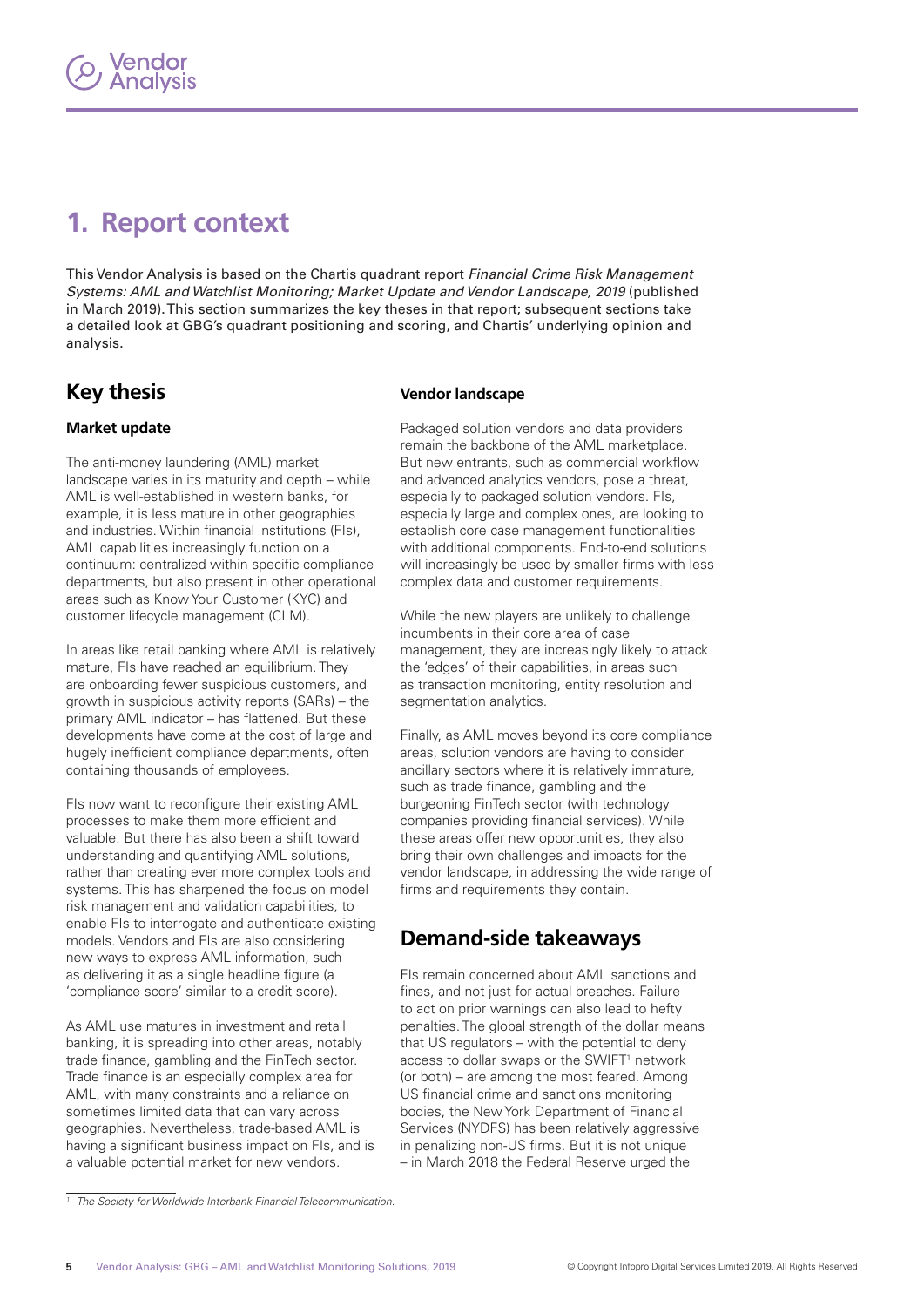Industrial and Commercial Bank of China (ICBC) to improve its AML controls; two months later the bank was hit with a fine of \$5.3 million from the Financial Industry Regulatory Authority (FINRA)<sup>2</sup>.

As part of their AML process FIs must now monitor their correspondents and subsidiaries with the same level of diligence as they use for their primary business lines. Sensitivity to AML compliance has led some FIs to sever many of their correspondent banking relationships, cutting clients and shifting their business focus from global to regional, and to territories where they are comfortable taking on risk.

Against this background, three trends are changing the AML market and vendor landscape:

- As AML software components are embedded in areas of the business outside compliance, FIs are looking for ways to reconfigure pre-existing AML processes, to drive more value from them and/or make them more efficient.
- For risk-averse FIs facing heavy regulatory pressure, using advanced analytics is becoming an area of increasing uncertainty. The success of an AML system is usually measured by the amount of time it saves and its reduction of false positives. Fearing an adverse reaction from regulators, however, FIs are reluctant to lower their SARs levels or try new technology solutions. So false positives remain high and true positives elusive. This situation creates challenges in the use of advanced analytics, and in particular machine learning (ML).
- AML requirements and capabilities are moving into adjacent sectors and industries, notably trade finance, gambling, and the FinTech sector.
	- <sup>o</sup> Trade-based money laundering has a genuine impact on FIs, which lose business if they cannot confirm KYC capabilities with their trading counterparties.
	- <sup>o</sup> In recent years, fines issued to gambling and gaming companies for AML-related violations have increased exponentially, and are unlikely to drop significantly, not least because the underlying market is set to expand.
	- <sup>o</sup> As FinTech firms become more established across the financial services value chain, they look likely to mirror existing FIs in terms of their structure. As a result, their AML

requirements are likely to resemble those of incumbent FIs.

## **Supply-side takeaways**

Many vendors provide AML as part of their solution set, because AML components are increasingly incorporated into a wide range of processes (including operational processes such as KYC and CLM). Incumbent and established providers tend to dominate among specialist AML and sanctions solutions providers, and the combination of analytics challenges and FIs' low risk appetites means that 'trusted' vendors have significant and durable market presence.

The market changes outlined in the previous section – especially the growing challenge of analytics and AML's move into other sectors – are driving changes in the relevant technology. Much of the change in the AML marketplace comes in areas such as the adoption of innovative analytics and model risk management, and the services and technology mixtures of the vendors.

Much of FIs' AML expenditure typically goes to services firms, so a question facing many vendors is how to balance services and technology, and how to divide the human elements of their offerings from the technological ones. A firm that provides only technology components, and which relies on partners or third parties to provide services for an AML project, risks missing out on efficiencies and synergies between services and technology (depending on the services teams' familiarity with the technology, for example, or how it can be reconfigured). Conversely, a firm that offers services opens itself up to 'scope creep', and to shouldering the ballooning costs of implementation.

<sup>2</sup> **[http://www.finra.org/newsroom/2018/finra-fines-icbcfs-53-million-anti-money-laundering-compliance-deficiencies-and](http://www.finra.org/newsroom/2018/finra-fines-icbcfs-53-million-anti-money-laundering-compliance-deficiencies-and-other)[other](http://www.finra.org/newsroom/2018/finra-fines-icbcfs-53-million-anti-money-laundering-compliance-deficiencies-and-other)**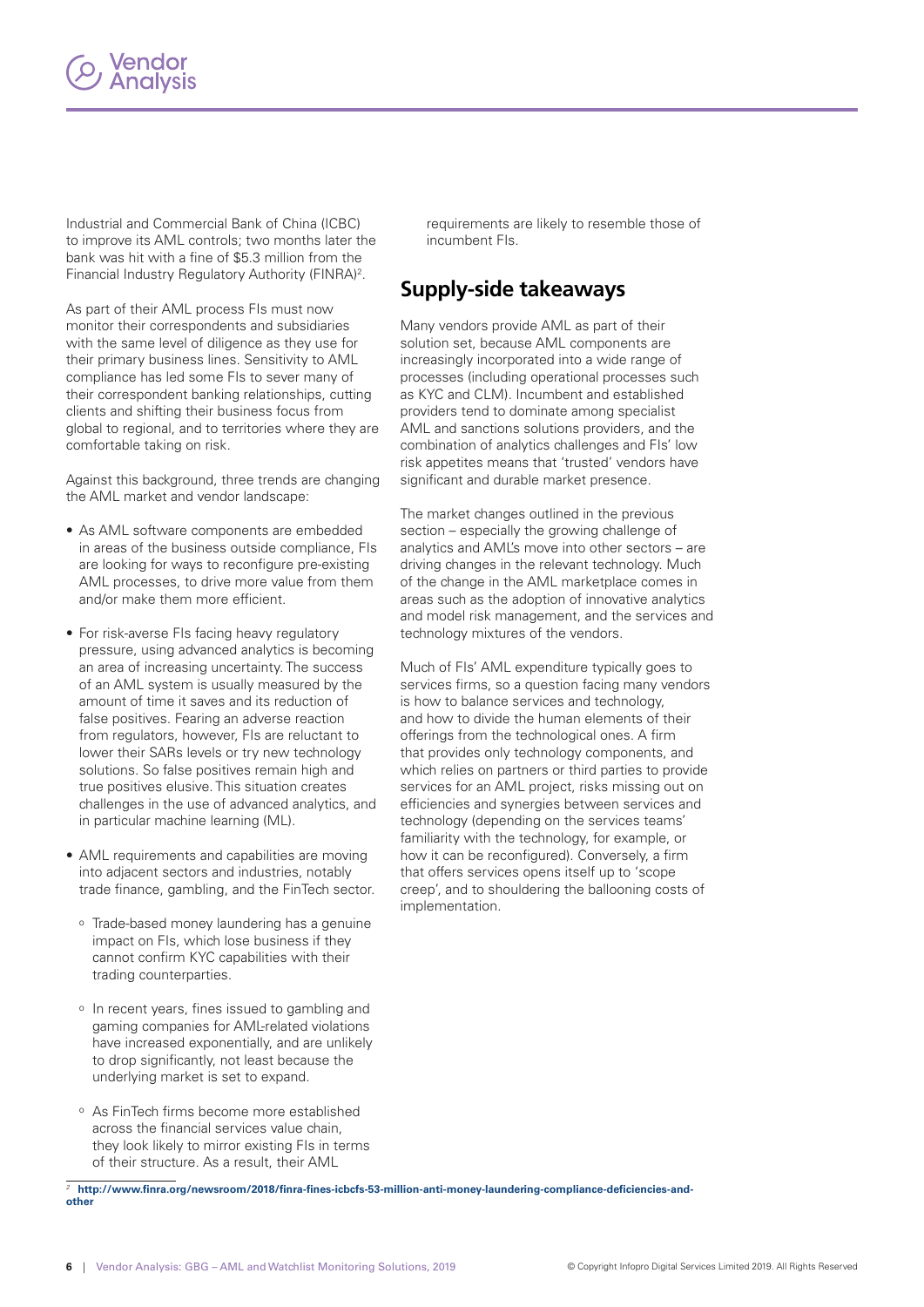# <span id="page-6-0"></span>**2. Quadrant context**

### **Introducing the Chartis RiskTech Quadrant®**

This section of the report contains:

- The Chartis RiskTech Quadrant® for AML/ watchlist monitoring solutions, 2019.
- An examination of GBG's positioning and its scores as part of Chartis' analysis.
- A consideration of how the quadrant reflects the broader vendor landscape.

#### **Summary information**

#### *What does the Chartis quadrant show?*

The RiskTech Quadrant® uses a comprehensive methodology that involves in-depth independent research and a clear scoring system to explain which technology solutions meet an organization's needs. The RiskTech Quadrant® does not simply describe one technology option as the best AML/ watchlist monitoring solution; rather it has a sophisticated ranking methodology to explain which solutions are best for specific buyers, depending on their implementation strategies.

The RiskTech Quadrant® is a proprietary methodology developed specifically for the risk technology marketplace. It takes into account vendors' product, technology and organizational capabilities. Section 4 of this report sets out the generic methodology and criteria used for the RiskTech Quadrant®.

#### *How are quadrants used by technology buyers?*

Chartis' RiskTech and FinTech quadrants provide a view of the vendor landscape in a specific area of risk, financial and/or regulatory technology. We monitor the market to identify the strengths and weaknesses of different solutions, and track the post-sales performance of companies selling and implementing these systems. Users and buyers can consult the quadrants as part of their wider research when considering the most appropriate solution for their needs.

Note, however, that Chartis Research does not endorse any vendor, product or service depicted in its research publications, and does not advise technology users to select only those vendors with

the highest ratings or other designation. Chartis Research's publications consist of the opinions of its research analysts and should not be construed as statements of fact.

#### *How are quadrants used by technology vendors?*

Technology vendors can use Chartis' quadrants to achieve several goals:

- Gain an independent analysis and view of the provider landscape in a specific area of risk, financial and/or regulatory technology.
- Assess their capabilities and market positioning against their competitors and other players in the space.
- Enhance their positioning with actual and potential clients, and develop their go-to-market strategies.

In addition, Chartis' Vendor Analysis reports, like this one, offer detailed insight into specific vendors and their capabilities, with further analysis of their quadrant positioning and scoring.

## **Chartis Research RiskTech Quadrant® for AML/watchlist monitoring solutions, 2019**

Figure 1 illustrates Chartis' view of the AML/ watchlist monitoring vendor landscape, highlighting GBG's position.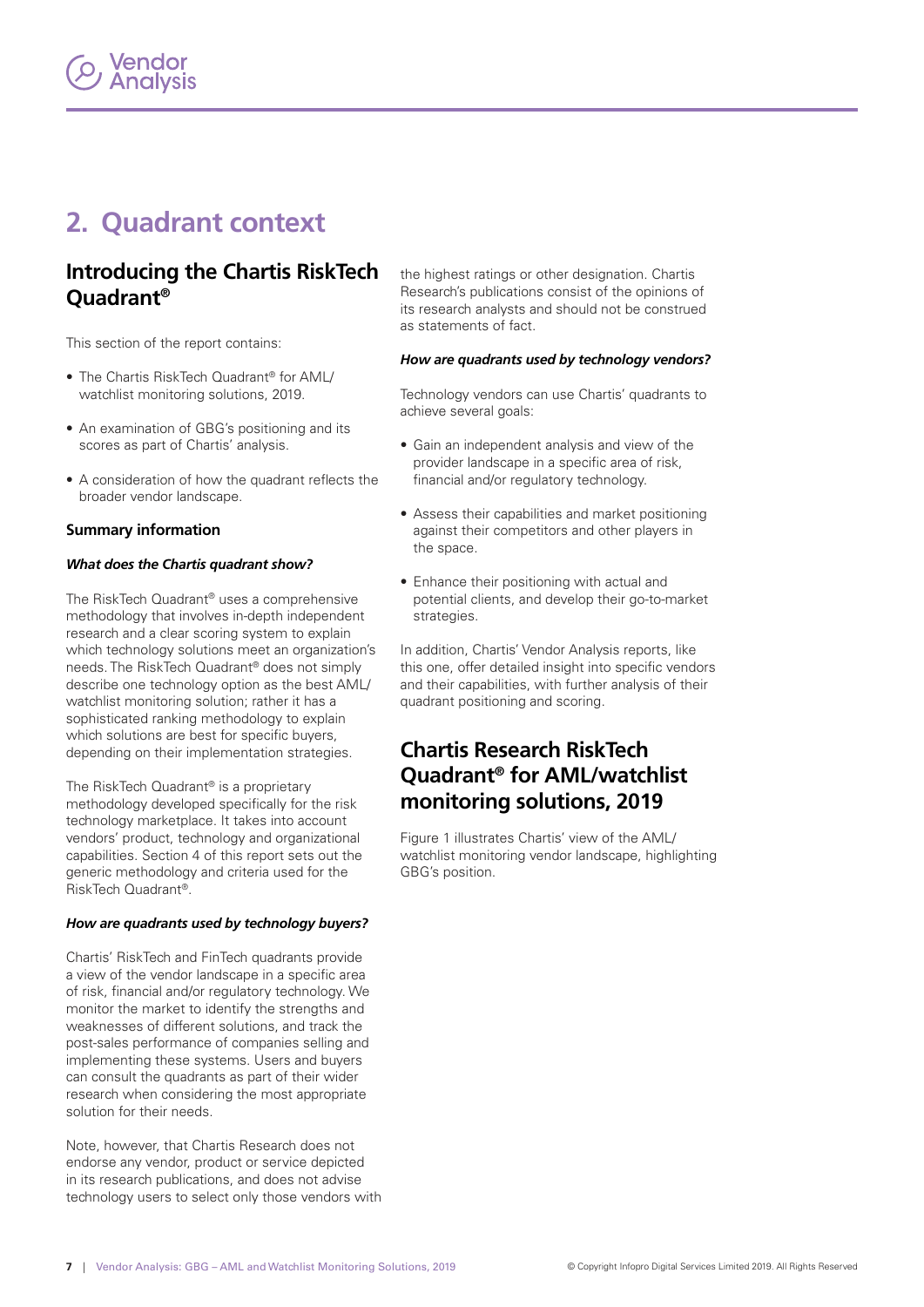### <span id="page-7-0"></span>/endor nalysis





**COMPLETENESS OF OFFERING**

Source: Chartis Research

## **Quadrant Dynamics**

#### **General quadrant takeaways**

Incumbent vendors continue to dominate the AML market, but face a greater threat from new players. Those providing packaged AML solutions which cover a wide range of financial crime risk management capabilities retain a significant market presence, largely built on their dominance in case management and workflow capabilities. In many cases these are enhanced with robotic process automation (RPA), and by integrating new analytics capabilities such as segmentation analytics. Their main threat comes from advanced analytics and infrastructure firms

from neighbouring areas (such as anti-fraud and commercial workflow vendors) targeting the areas they cover.

Data provision vendors are notably durable in the market, as network effects lead firms to dominate in given areas (such as negative news, corporate data and sanctions) and become industry standards within given geographies. This translates to a strong market presence, as well as an underlying experience with data management. Other firms in the space provide either specific analytics capabilities that can be integrated with pre-existing case management functionality, or unique AML scoring capabilities.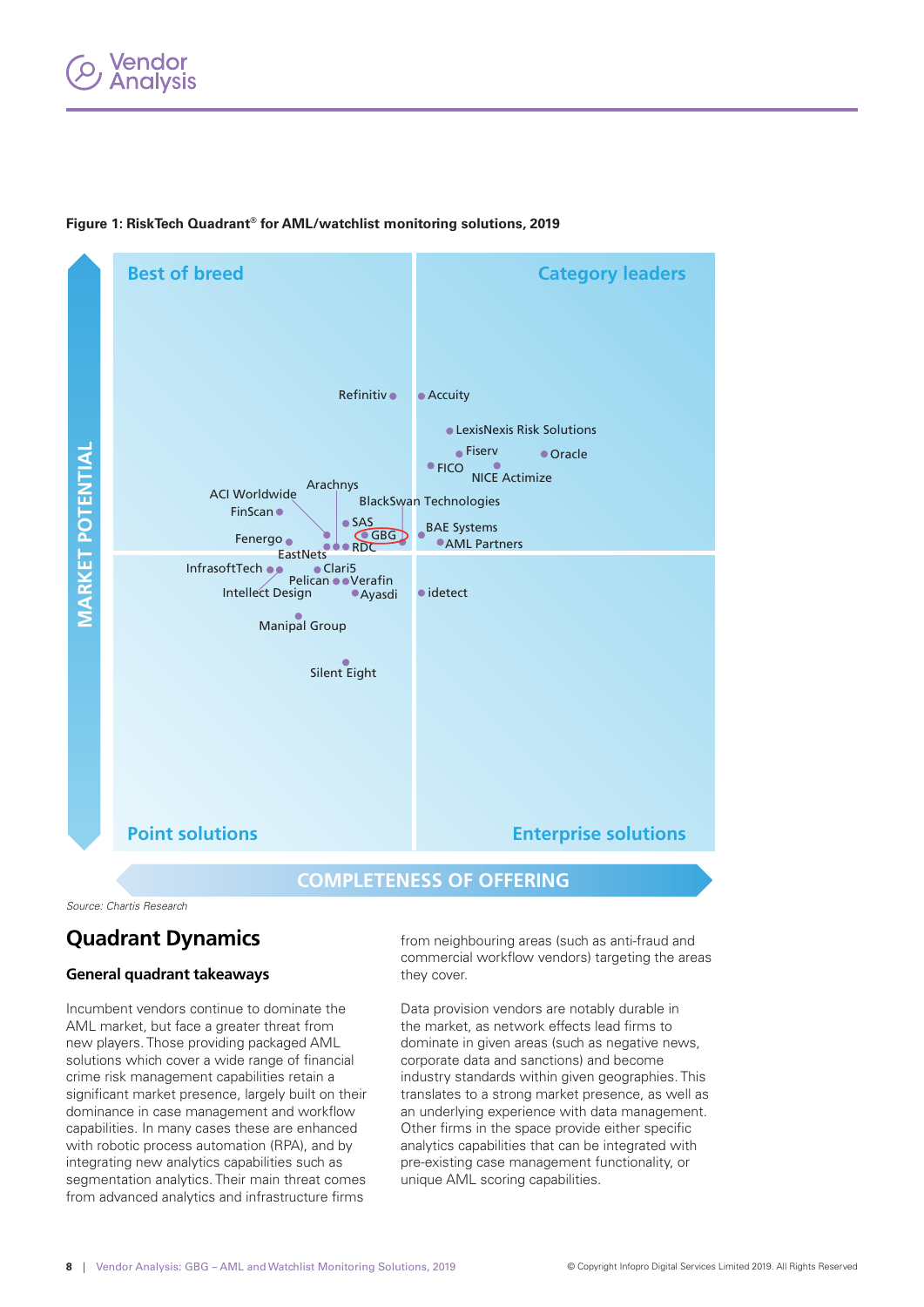<span id="page-8-0"></span>The quadrant indicates that there is still space for new players. Vendors looking to establish their AML solutions have several choices. Smaller FIs may wish to invest in a solution that provides integrated headline AML information, while larger FIs may want more complex information, delivered with model validation capabilities and RPA to maximize gains in efficiency. Large FIs will often utilize an incumbent with enterprise capabilities to provide the case management 'heart' of their solution, and establish application programming interface (API) connections to data-provision specialists. They may have to choose whether they supplement these choices with other vendors.

#### **Vendor positioning in context – completeness of offering**

GBG provides a wide range of AML capabilities, including name screening and transaction monitoring. The company offers AML solutions with a configurable workflow within its fraud, risk and compliance software.

GBG has strong case management and analytics functionality. Watchlist monitoring is a strength, including fuzzy and rule-based matching. The sensitivity of fuzzy matching can be adapted to users' requirements, while Instinct-matching algorithms indicate similarity between entities, and soundex matching detects similar-sounding names. GBG also provides anomaly detection for scorecard and ML models and network analysis.

The vendor also offers a broad range of name screening sources, including Russian, Thai and Chinese matching. Customer filtering can be done against multiple lists, such as politically exposed person (PEP), sanction, unwanted or vigilance. The company also partners with Dow Jones and Accuity for its watchlist monitoring capabilities.

GBG provides AML screening through Instinct. Internal workflow is built in, such that end-points can be configured, and data ingest is considered a main differentiator. However, the vendor has a less extensive offer around regulatory compliance reporting and controls, and for visualizations and dashboarding, which was why it scored lower in those areas.

Table 1 shows Chartis' rankings for GBG's coverage against each of the relevant criteria.

#### **Vendor positioning in context – market potential**

GBG scored relatively well across the market potential criteria – it represents a scalable business

#### **Table 1: Completeness of offering – GBG (AML/watchlist monitoring solutions, 2019)**

| <b>Completeness of offering criterion</b>    | Coverage |
|----------------------------------------------|----------|
| Name and transaction screening capabilities  | Medium   |
| Breadth of name screening sources offered    | Medium   |
| Transaction monitoring capabilities          | Medium   |
| Regulatory compliance reporting and controls | Low      |
| Alert/case management                        | Medium   |
| Advanced analytics                           | Medium   |
| Visualizations and dashboarding              | Low      |

Source: Chartis Research

with proprietary technology and a software as a service (SaaS) offering.

The company has strong presence in Asia-Pacific, especially China – a market relatively impenetrable to Western firms – where several of its clients are based. It also has an extensive sales force, with offices in the US, Mexico, Spain, Germany, Netherlands, the UK, Dubai, China, Malaysia, Indonesia, Singapore and Australia.

GBG has been experiencing notable growth, especially in Indonesia, Malaysia and China, across a broad spectrum of clients, from Tier 1 FIs to payday lenders. GBG's financial stability is also strong, with good revenues and profitability from its fraud risk and compliance solutions.

Table 2 shows Chartis' rankings for GBG's coverage against each of the relevant criteria.

#### **Table 2: Market potential – GBG (AML/watchlist monitoring solutions, 2019)**

| <b>Market potential criterion</b> | Coverage    |
|-----------------------------------|-------------|
| Customer satisfaction             | Medium      |
| Market penetration                | Medium      |
| Growth strategy                   | Medium-High |
| <b>Financials</b>                 | High        |

Source: Chartis Research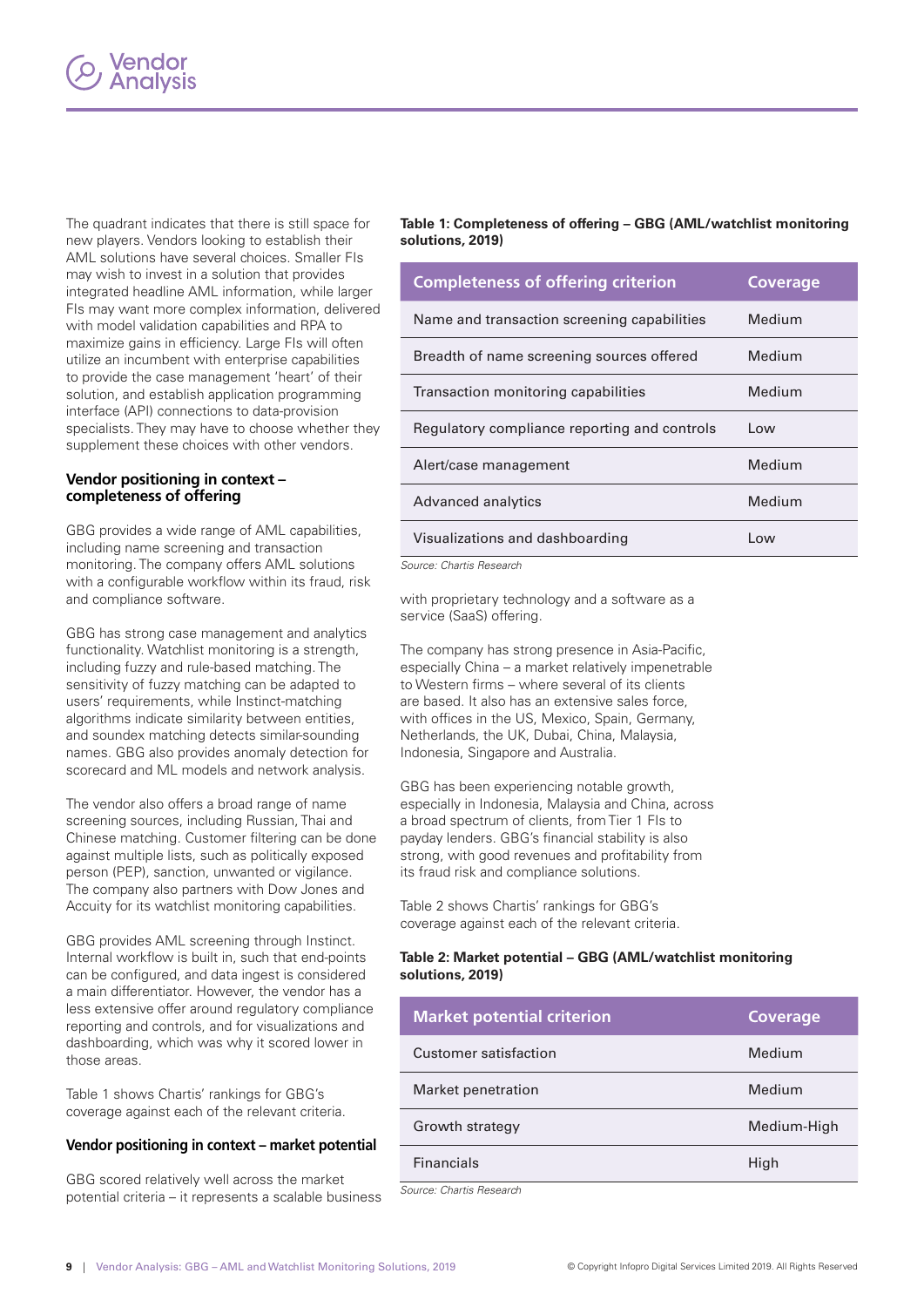# <span id="page-9-0"></span>**3. Vendor context**

## **Overview of relevant solutions/ capabilities**

Table 3 gives an overview of GBG and its AML/ watchlist monitoring solution.

GBG's technology operates throughout the customer lifecycle, covering a variety of product and solution areas (see Figure 2). When a customer decides to open an account with a bank, credit lender, gaming organization or other service provider, GBG can instantly review identity documents to ensure they are authentic, valid and unaltered (see Figure 3).

| <b>Company</b>       | <b>GBG plc (click here for more information)</b>                                                                                                                                                                                                                                                                                                                                                                                                                                                                                                                                                                                                                                                                                   |  |
|----------------------|------------------------------------------------------------------------------------------------------------------------------------------------------------------------------------------------------------------------------------------------------------------------------------------------------------------------------------------------------------------------------------------------------------------------------------------------------------------------------------------------------------------------------------------------------------------------------------------------------------------------------------------------------------------------------------------------------------------------------------|--|
| <b>Headquarters</b>  | Chester, UK                                                                                                                                                                                                                                                                                                                                                                                                                                                                                                                                                                                                                                                                                                                        |  |
| <b>Other offices</b> | New York, San Mateo, Atlanta, Melbourne, Sydney, Beijing, Shanghai, Kuala Lumpur, Jakarta,<br>Dubai, Barcelona, London, Worcester, Singapore, Canberra                                                                                                                                                                                                                                                                                                                                                                                                                                                                                                                                                                             |  |
| <b>Description</b>   | GBG is a global specialist in fraud, location and identity data intelligence with offices in 16<br>locations worldwide. For over 30 years, GBG has been accessing and verifying identities, to the<br>standards set by financial regulators, of more than 4.4 billion people worldwide, or 57% of the<br>world's population. GBG has a network of over 200 global partnerships working to provide data<br>with accuracy and integrity.<br>In the fraud category, GBG manages end-to-end fraud and compliance needs across a range<br>of industries including financial services (international, regional and local banks, auto finance<br>companies, P2P lending firms, mutual companies, and credit unions), government services, |  |
|                      | retail, betting and wagering. Among its customers are 90% of top-tier banks in Malaysia,<br>regional banks, and major wagering players.                                                                                                                                                                                                                                                                                                                                                                                                                                                                                                                                                                                            |  |
| <b>Solution</b>      | To help users keep up with the complexity of digital transformation and the data deluge, GBG's<br>digital risk management and intelligence platform unifies digital and data to provide an end-<br>to-end integration, from cyber to fraud and compliance digital onboarding, to transaction<br>monitoring across SaaS, mobile and on-premise setups. GBG's customer-focused analytic hub<br>exchanges information across vertical and departmental silos to reduce repeat financial and<br>cybercrime incursions from fraudsters. An adaptive and contextual algorithm embedded in the<br>platform helps users maintain a frictionless digital customer experience.                                                               |  |
|                      | The solution is structured as a multi-layered defense architecture, so users are able to activate<br>instant access to a series of modular solutions. Layered risk defense enhancements are made<br>available on-demand. These include ML, cyber threat intelligence, identity verification, identity<br>authentication and personalization, and any other third-party calls desired.                                                                                                                                                                                                                                                                                                                                              |  |

#### **Table 3: GBG plc – company information**

Source: GBG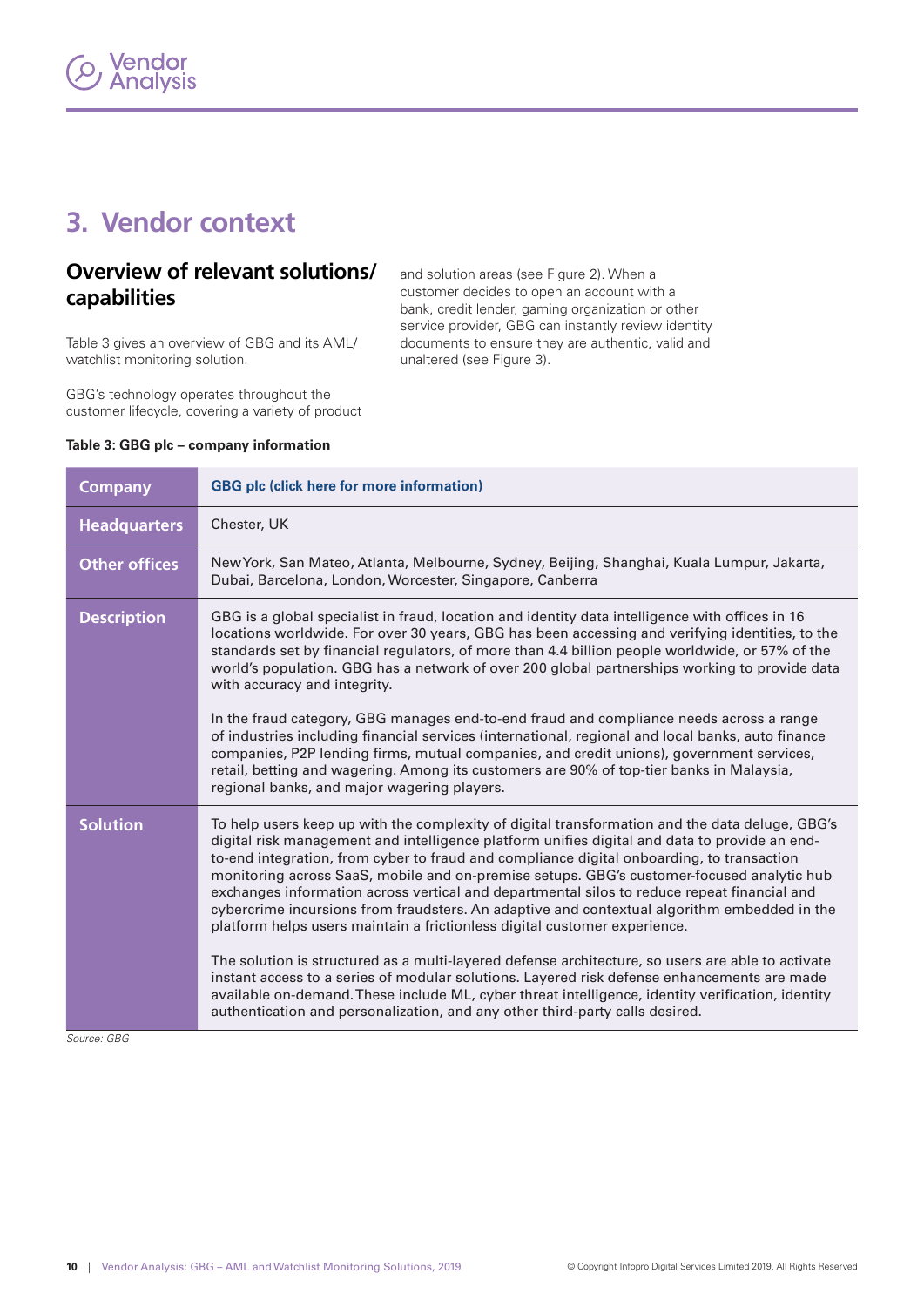#### <span id="page-10-0"></span>**Figure 2: Overview of GBG's AML/watchlist monitoring solution**



Source: GBG

#### **Figure 3: GBG's end-to-end compliance offering**



#### Source: GBG

The vendor's identity verification solution spans 240 countries and territories to help ensure users' KYC, client due diligence (CDD) and AML requirements are met. Its solutions are used by customers in more than 50 countries, including China, Malaysia, Indonesia, the US, Australia, the UK, France and the UAE.

To further satisfy any CDD and enhanced due diligence (EDD) regulatory requirements, GBG's technology consolidates an unlimited number of

data sets – including up-to-date PEP/sanctions lists – to create a complete picture of the applicant.

As part of its integrated data and technology solution, GBG offers sanction and PEP-list screening by leveraging trusted global sources that screen customers against solid, reliable and extensive data. Minimum standards such as KYC and CDD provide a risk-based approach to ensure that a clear customer profile is considered across the customer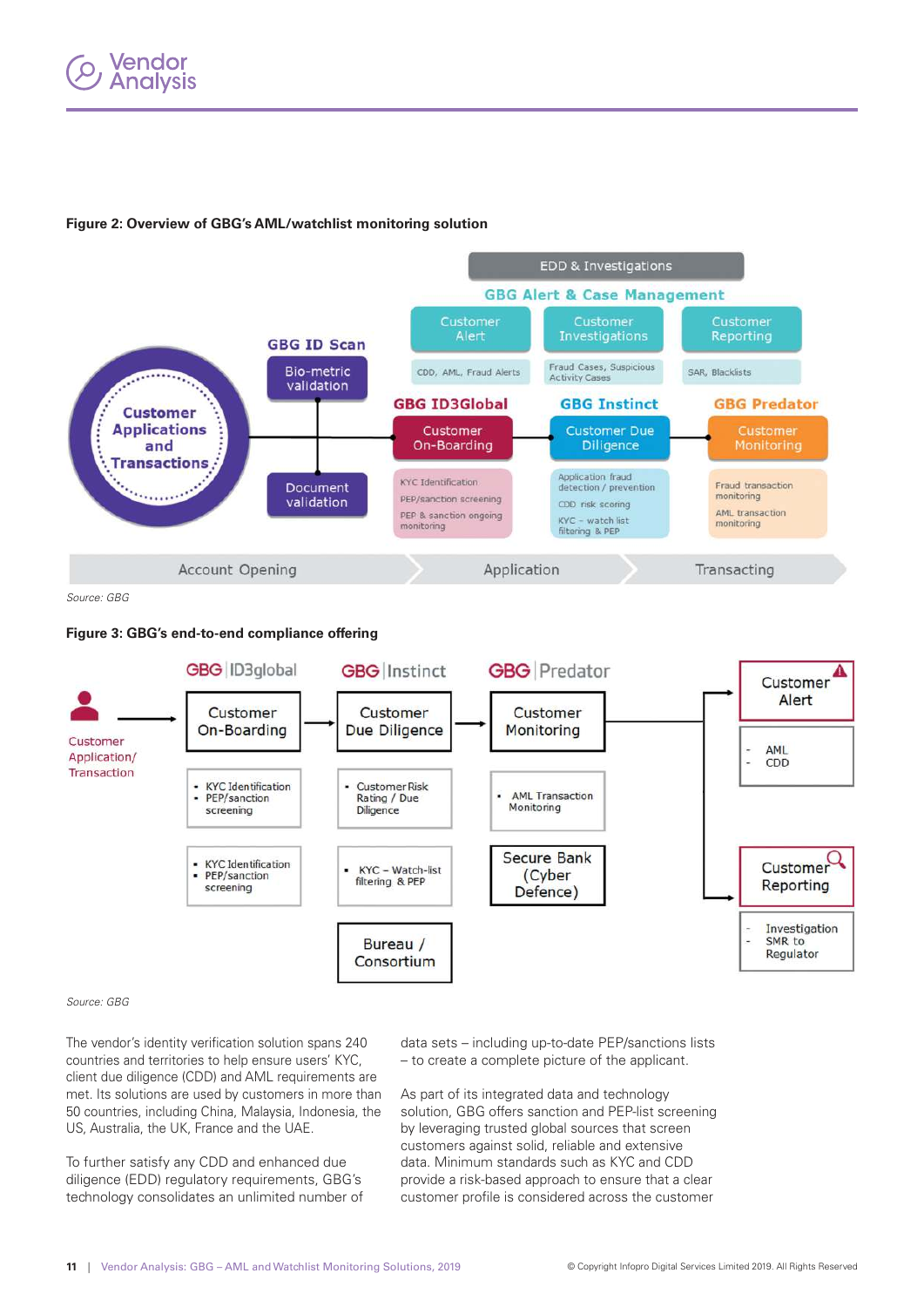

lifecycle. This is vital to the successful adherence to regulations in areas such as AML and counterterrorist financing (CTF). The customer profile goes beyond a single individual, incorporating risk associated with a range of affiliate data, such as:

- Spouse or de facto partner.
- Child, child's spouse or child's de facto partner.
- Parents/grandparents.
- Close associates (individuals with ownership or interest in an entity with benefits to the PEP).
- Entities that are closely connected to the PEP.

In addition to name, document number, or address, GBG also offers open-source intelligence based on individuals' social behavior. The solution uses global data from multiple social media sources and provides millions of social posts every day. The channels available for use are:

- Twitter.
- Tumblr.
- VK.
- Flickr.
- YouTube.
- Foursquare.
- Snapchat.
- Vimeo.
- Medium.
- Pinterest.
- Reddit.
- Wikipedia.

Given the wealth of data available in the market, GBG's data and technology partnerships simplify the ongoing flow of intelligent data through an organization's compliance ecosystem (see Figure 4). These data points are run through a robust risk engine that analyzes the data in real time (see Figure 5).

GBG's proprietary software utilizes 18 unique algorithms, customized business rules and tailored

scorecards to assess the authenticity and validity of each data point and generate a customer risk rating for each individual (see Figure 6). This can be updated as further insights become available.

GBG's behavior monitoring capabilities provide ongoing insights to help users identify and intercept any suspicious customer transactions in real time, based on standard rules and requirements within a jurisdiction or organization (see Figure 7). The technology can use a combination of historical data and current macro and micro trends to build baseline norms that provide screening and monitoring while allowing legitimate business to progress as normal. New information is continually fed back into the compliance ecosystem to enhance the onboarding process.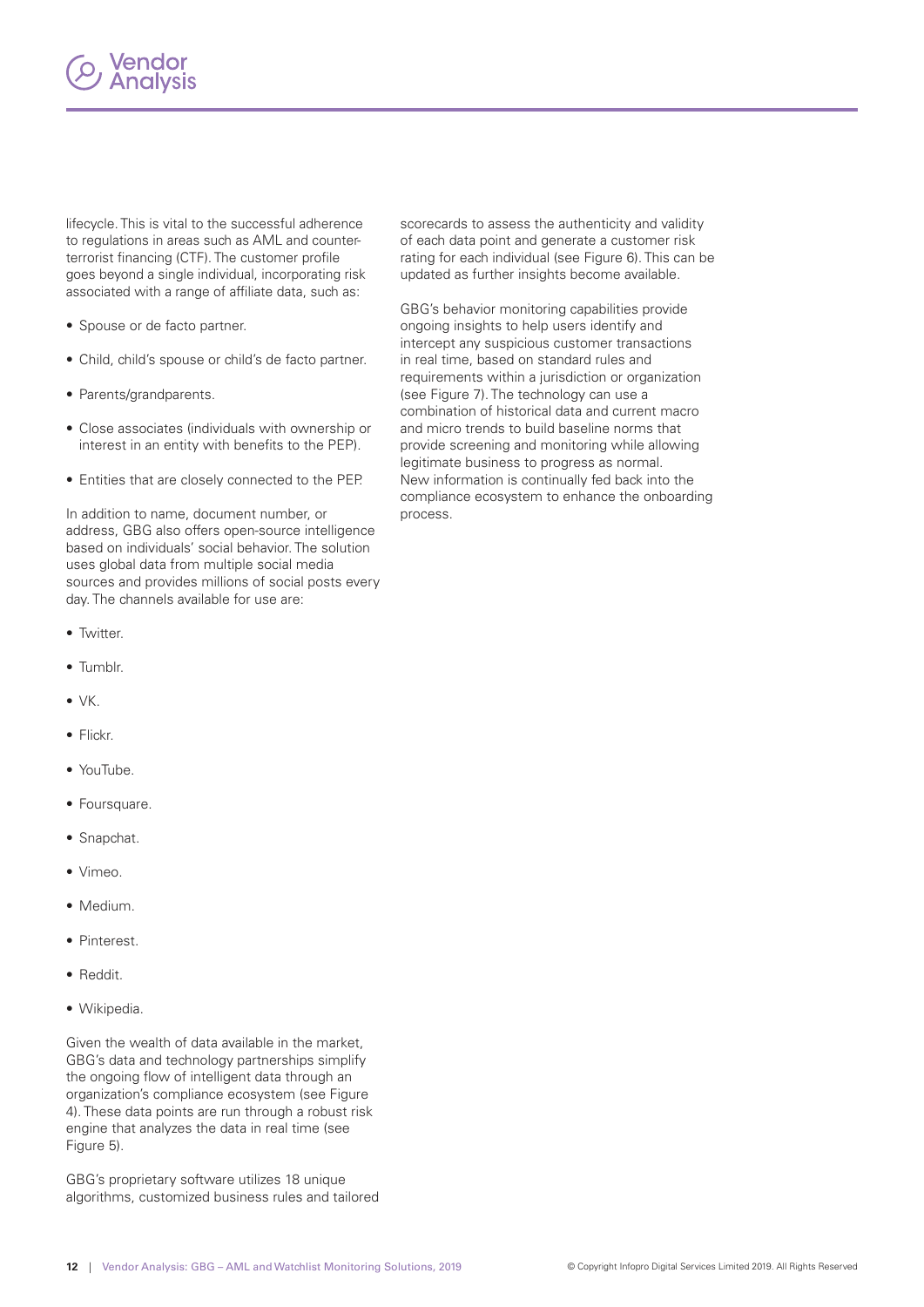<span id="page-12-0"></span>

#### **Figure 4: Example process flow in a GBG solution**



Source: GBG

#### **Figure 5: GBG Digital Risk Management and Intelligence Platform**



Source: GBG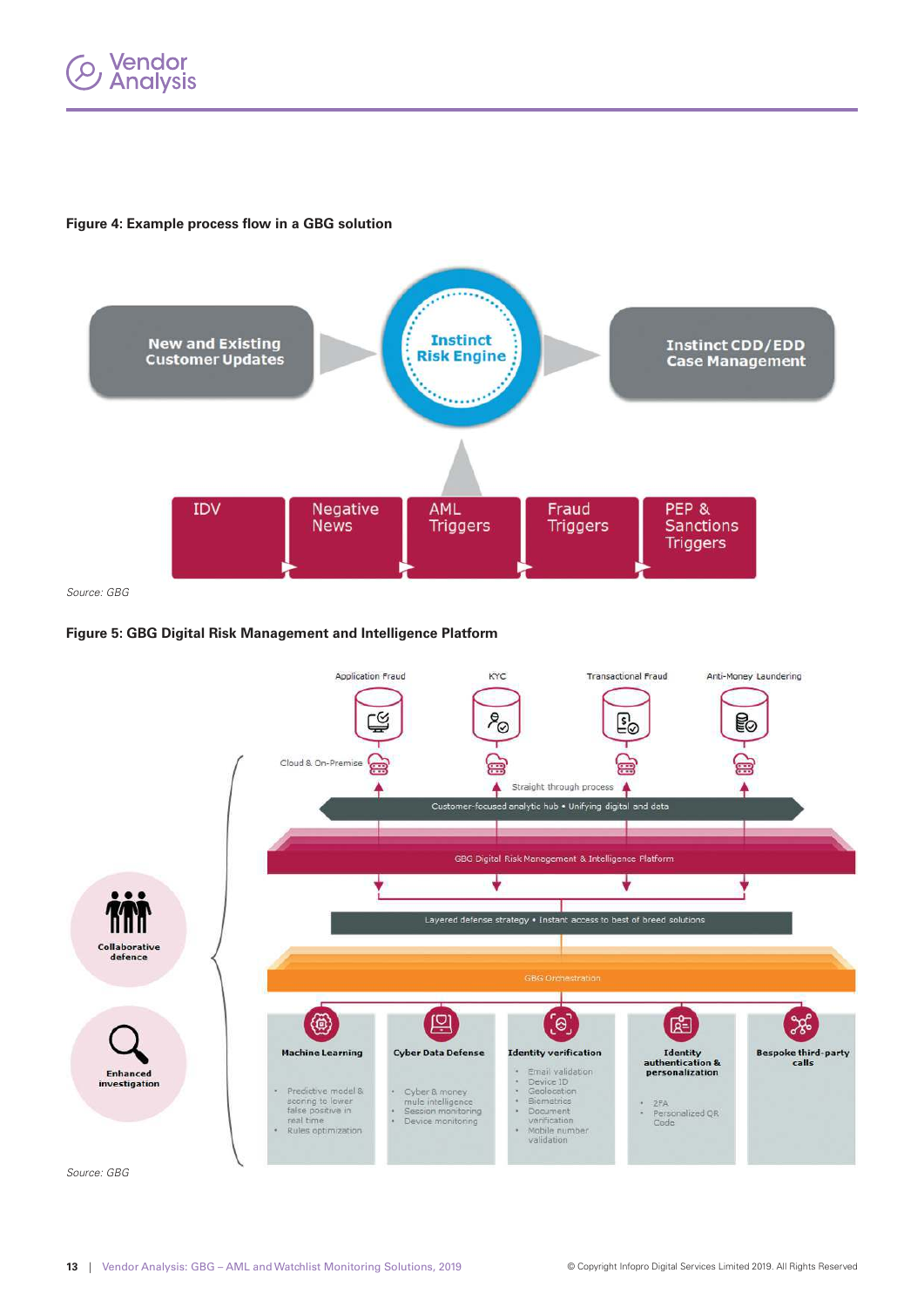# <span id="page-13-0"></span>**Vendor<br>Analysis**



#### **Figure 6: The algorithms at the heart of GBG's solution**

Source: GBG

#### **Figure 7: Transaction authorization by GBG's solution**



Source: GBG

The solution also includes additional tools to support compliance processes, including casemanagement tools and a dedicated module for AML and CDD. GBG's solution can produce reports to demonstrate an organization's compliance with local regulations; it also aims to keep its technology as transparent as possible.

### **Vendor leading practices**

For GBG, a satisfactory AML and compliance management program requires three key deliverables:

- The ability to comprehensively access information, both public and non-public, to ensure data quality.
- The ability to quickly and effectively draw out, sift through, and analyze large amounts of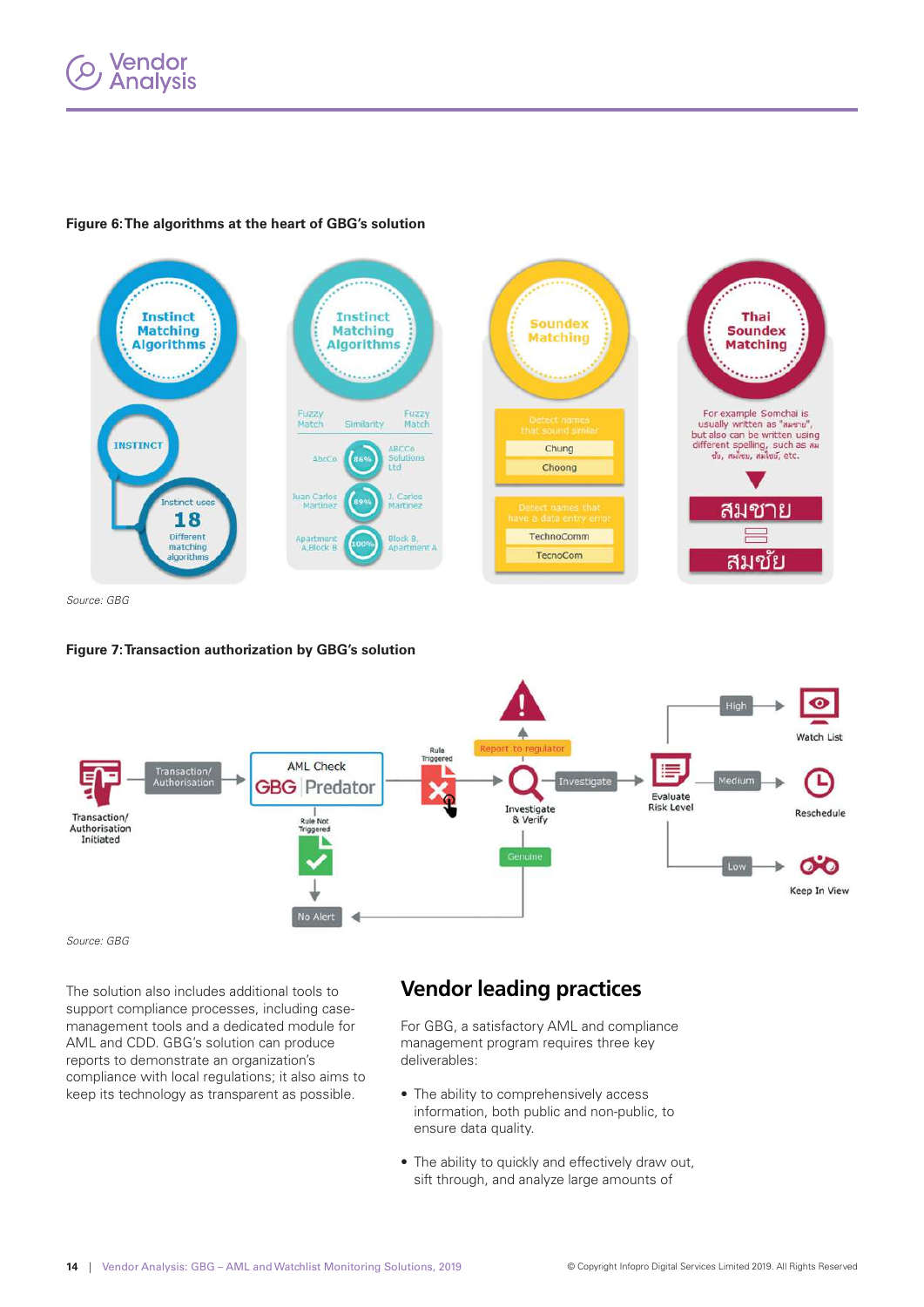

structured and unstructured information to reach meaningful conclusions.

• A user-friendly system that enables a compliance team to access, share and act on the insights.

GBG's end-to-end solution has access to a broad scope of international and local data, and with its portfolio of offerings GBG aims to give organizations a single source of solutions.

Its solution can also help to speed up digital onboarding by offering:

- **Document recognition**. The solution can automatically identify the type of ID document a customer has presented. Its identity document validation technology (IDVT) lifts data from the document, enabling users to pre-populate customer's information into other systems, such as registration pages and customer relationship management (CRM) platforms.
- **Smart capture**. Technology in the solution automatically detects a frame and takes a picture of the documentation.
- **Data extraction**. Using document details stored in GBG's document library, proprietary optical character recognition (OCR) technology recognizes and extracts relevant data points from a customer's ID document, including name and document number. The OCR system is designed to read data from documents that are old or outdated, or which may have been purposely designed not to be machine-readable.
- **Face match**. This validates facial features, and is optimized for comparing identity documents with 'selfies'. It takes each image, identifies a set of 68 facial landmarks, and uses this data to extract facial features. The results of each extraction can then be compared to produce a reliable judgement of how similar the two faces are. The system's algorithm is designed to recognize natural changes between the ID image and the selfie, including:
	- <sup>o</sup> Changes in hair style.
	- <sup>o</sup> Facial hair.
	- <sup>o</sup> Makeup.
	- <sup>o</sup> Skin imperfections.
	- <sup>o</sup> Varying facial expressions.
- <sup>o</sup> Small age gaps.
- <sup>o</sup> Small changes in head pose.
- **Liveness**. The system's 'liveness' feature helps prevent users from onboarding fraudsters who are impersonating an individual. It verifies that the person using the device is live and not a static image, and that they match the presented ID document.
- **Investigation studio**. This enables organizations to quickly and easily access scanned documents in a secure, single platform, and is available as a web-based solution or integrated API.
- **Onboarding decision engine**. This configures a full onboarding journey from initial application to final decision, to help users meet current business needs and make updates as required.
- **Other features include**:
	- <sup>o</sup> Reading biometric chip information.
	- <sup>o</sup> Digital tamper detection.
	- <sup>o</sup> Tolerance levels.
	- <sup>o</sup> Online forensic document examiners.

GBG's solution aims to ensure that organizations achieve cost-effective compliance with KYC, CDD and AML regulations, by enabling them to: select only the data they require access to; and create profiles to focus the check they wish to complete:

- **KYC and CDD**. GBG's solutions integrate directly into users' systems through an API, and adapt to meet the changing standards set by the Financial Action Task Force (FATF). This helps users stay compliant without having to constantly reengineer their compliance processes.
- **PEPs and sanctions screening**. Many national regulations demand a detailed PEPs and enhanced sanctions check. GBG solutions aim to identify high-risk individuals using real-time verification from hundreds of global data partners. This process includes data from records of more than 180,000 individuals in over 200 countries dating back to 1989.
- **AML**. GBG's market coverage helps users reduce their reliance on paper-based checks, lessen risk and lower costs.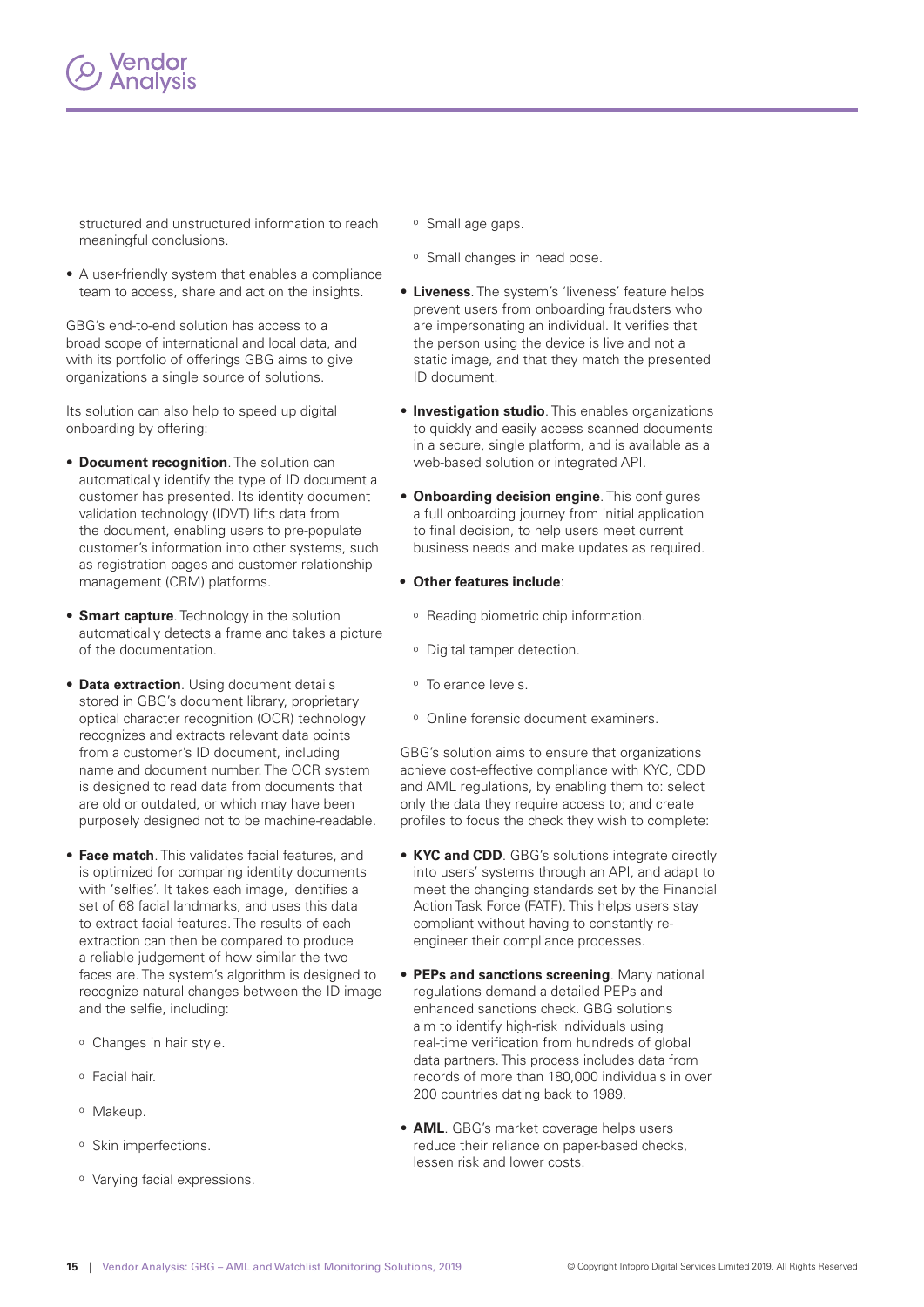

The solution delivers information as needed, via the following features:

- Incorporated social media data.
- Metadata fully integrated into the risk rating solution.
- Ongoing monitoring.
- Cloud technology
- Cognitive computing.
- ML.
- Robotics and automation.

The solution offers a single, consistent, risk-based approach to AML compliance. The technology presents information, such as data used to build individual customer profiles, in a timely, usable way, and makes determinations that are evidencebased. It also evaluates multiple options, assesses large amounts of data and their connections, and evolves to account for new outcomes and actions. With the capacity to manage millions of real-time transactions through direct input from any internal or external data sources, organizations can have the breadth and depth of data (including that of customer accounts, merchant terminals and any transactional channels) to support accurate and adaptive behavioral monitoring.

#### **Application of AML and WLM capabilities in the betting and wagering industry**

GBG provides a range of verification, behavioral pattern analytics, transaction monitoring and decision solutions that have been customized to meet the specific regulatory needs of the betting and gaming industry.

GBG helps bookmakers of all sizes – from local, niche players to the world's largest entertainment conglomerates – comply with gambling, socialresponsibility and AML regulations.

During the onboarding process, GBG's identity verification solutions automate the customer identification process. The wealth of data available to GBG allows organizations to manage their first, second and third data wash through a single vendor. This considerably improves the onboarding speed – according to some estimates, allowing secure, compliance onboarding to happen in seconds instead of weeks. GBG verifies all aspects of a customer's identity:

- Document image validation online, at a casino, at an event, etc.
- Bank account validation confirming the account is active.
- Driving license check confirming age and identity.
- Geographical location IP address and geoloction.
- Age verification.
- Identity verification referrals.
- Exception handling.
- In-depth investigation.
- Criminal records check.
- PEPs, sanctions and enforcements.
- KYC verification.
- AML checks.

GBG enables organizations to look at more than gatekeeping new customers. Once a customer is approved, GBG supports ongoing monitoring of an individual's transactions while comparing it to micro and macro trends. GBG's solutions analyze the flow of all incoming and outgoing transactions across all channels to respond faster to risks and help businesses avoid financial penalties for noncompliance. The intelligent technology also helps to safeguard customers.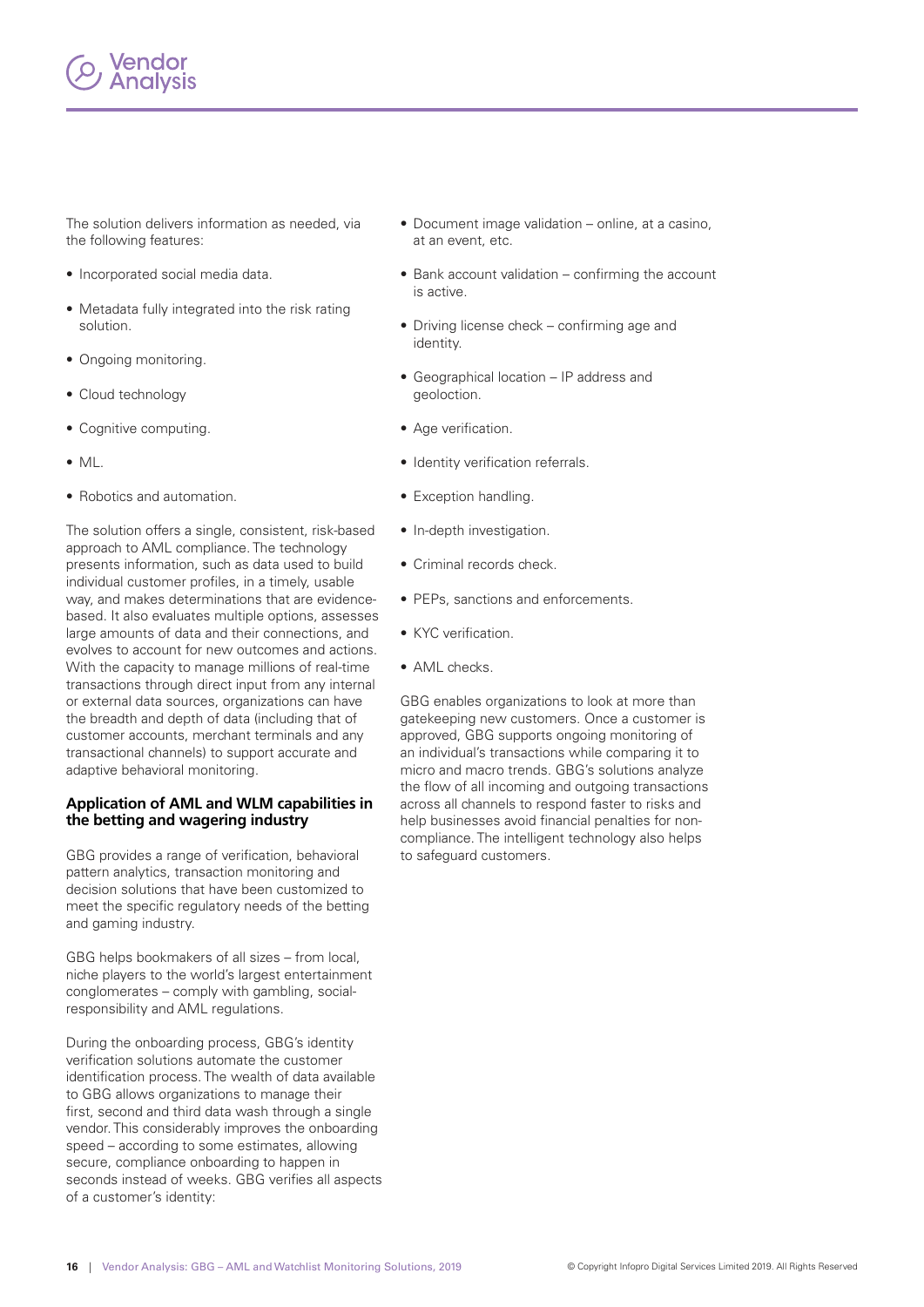# <span id="page-16-0"></span>**4. Methodology**

### **Overview**

Chartis is a research and advisory firm that provides technology and business advice to the global financial services industry. Chartis provides independent market intelligence regarding market dynamics, regulatory trends, technology trends, best practices, competitive landscapes, market sizes, expenditure priorities, and mergers and acquisitions. Chartis' RiskTech and FinTech Quadrant™ reports are written by experienced analysts with hands-on experience of selecting, developing and implementing financial technology solutions for a variety of international companies in a range of industries including banking, insurance and capital markets. The findings and analyses in our quadrant reports reflect our analysts' considered opinions, along with research into market trends, participants, expenditure patterns, and best practices.

Chartis seeks to include RiskTech and FinTech vendors that have a significant presence in a given target market. The significance may be due to market penetration (e.g., a large client base) or innovative solutions. Chartis uses detailed 'vendor evaluation forms' and briefing sessions to collect information about each vendor. If a vendor chooses not to respond to a Chartis request for information, Chartis may still include the vendor in the report. Should this happen, Chartis will base its opinion on direct data collated from technology buyers and users, and from publicly available sources.

Chartis' research clients include leading financial services firms and Fortune 500 companies, leading consulting firms and financial technology vendors. The vendors evaluated in our quadrant reports can be Chartis clients or firms with whom Chartis has no relationship.

Chartis evaluates all vendors using consistent and objective criteria, regardless of whether or not they are Chartis clients. Chartis does not give preference to its own clients and does not request compensation for inclusion in a quadrant report, nor can vendors influence Chartis' opinion.

## **Selection criteria**

In selecting vendors for this report, we aimed to give a representative view of the vendor landscape and its main categories of incumbent vendors, packaged solution vendors and data solution firms, as well as emerging vendors. We also selected vendors that provide AML as part of their solution set, because AML components are increasingly incorporated into a wide range of processes (including operational processes such as KYC and CLM).

This year we also decided to combine the watchlist monitoring and AML quadrants; hence vendors offering solutions from both areas received higher completeness of offering scores. We also took a component approach to our market analysis, looking at any vendors that provided an element of transaction monitoring and name screening capabilities.

## **Briefing process**

We conducted face-to-face and/or web-based briefings with each vendor<sup>3</sup>. During these sessions, Chartis experts asked in-depth, challenging questions to establish the real strengths and weaknesses of each vendor. Vendors provided Chartis with:

- A business update an overview of solution sales and client satisfaction.
- A product update an overview of relevant solutions and R&D roadmaps.
- A product demonstration key differentiators of their solutions relative to those of their competitors.

In addition to briefings, Chartis used other thirdparty sources of data, such as conferences, academic and regulatory studies, and publically available information.

## **Evaluation criteria**

We develop specific evaluation criteria for each piece of quadrant research from a broad range of overarching criteria, outlined below. By using domain-specific criteria relevant to each individual risk, we can ensure transparency in our methodology, and allow readers to fully appreciate the rationale for our analysis. The specific criteria

 $^{\rm 3}$  Note that vendors do not always respond to requests for briefings; they may also choose not to participate in the briefings for a particular report.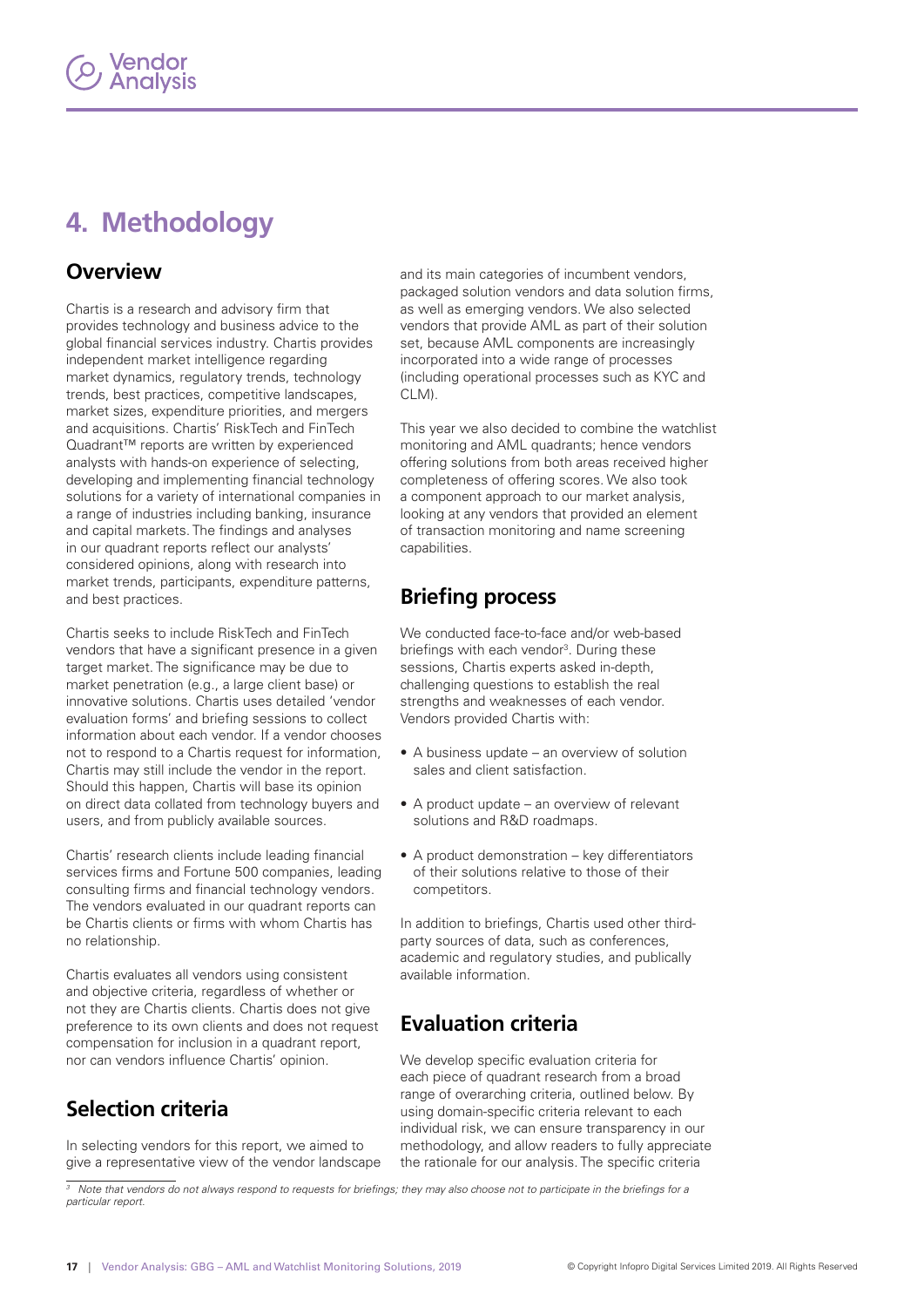<span id="page-17-0"></span>used for AML/watchlist monitoring are shown in Table 4.

#### **Completeness of offering**

- **Depth of functionality**. The level of sophistication and amount of detailed features in the software product (e.g., advanced risk models, detailed and flexible workflow, domainspecific content). Aspects assessed include: innovative functionality, practical relevance of features, user-friendliness, flexibility, and embedded intellectual property. High scores are given to those firms that achieve an appropriate balance between sophistication and userfriendliness. In addition, functionality linking risk to performance is given a positive score.
- **Breadth of functionality**. The spectrum of requirements covered as part of an enterprise risk management system. This will vary for each subject area, but special attention will be given to functionality covering regulatory requirements, multiple risk classes, multiple asset classes, multiple business lines, and multiple user types (e.g. risk analyst, business manager, CRO, CFO, Compliance Officer). Functionality within risk management systems and integration between front-office (customerfacing) and middle/back office (compliance, supervisory and governance) risk management systems are also considered.
- **Data management and technology infrastructure**. The ability of risk management systems to interact with other systems and handle large volumes of data is considered to be very important. Data quality is often cited as a critical success factor and ease of data access, data integration, data storage, and data movement capabilities are all important factors. Particular attention is given to the use of modern data management technologies, architectures and delivery methods relevant to risk management (e.g., in-memory databases, complex event processing, component-based architectures, cloud technology, and Software as a Service). Performance, scalability, security and data governance are also important factors.
- **Risk analytics**. The computational power of the core system, the ability to analyze large amounts of complex data in a timely manner (where relevant in real time), and the ability to improve analytical performance are all important factors. Particular attention is given to the difference between 'risk' analytics and standard 'business' analytics. Risk analysis requires such capabilities

**Table 4: Evaluation criteria for Chartis' AML/watchlist monitoring report**

| <b>Completeness of offering</b>                 | <b>Market potential</b> |
|-------------------------------------------------|-------------------------|
| Name and transaction screening<br>capabilities  | Customer satisfaction   |
| Breadth of name screening sources<br>offered    | Market penetration      |
|                                                 | Growth strategy         |
| Transaction monitoring capabilities             | <b>Financials</b>       |
| Regulatory compliance reporting<br>and controls |                         |
| Alert/case management                           |                         |
| Advanced analytics                              |                         |
| Visualizations and dashboarding                 |                         |

Source: Chartis Research

as non-linear calculations, predictive modeling, simulations, scenario analysis, etc.

• **Reporting and presentation layer**. The ability to present information in a timely manner, the quality and flexibility of reporting tools, and ease of use, are important for all risk management systems. Particular attention is given to the ability to do ad-hoc 'on-the-fly' queries (e.g., 'what-if' analysis), as well as the range of 'out of the box' risk reports and dashboards.

#### **Market potential**

- **Business model**. Includes implementation and support and innovation (product, business model and organizational). Important factors include size and quality of implementation team, approach to software implementation, and postsales support and training. Particular attention is given to 'rapid' implementation methodologies and 'packaged' services offerings. Also evaluated are new ideas, functionality and technologies to solve specific risk management problems. Speed to market, positioning, and translation into incremental revenues are also important success factors in launching new products.
- **Market penetration**. Volume (i.e. number of customers) and value (i.e. average deal size) are considered important. Rates of growth relative to sector growth rates are also evaluated. Also covers brand awareness, reputation, and the ability to leverage current market position to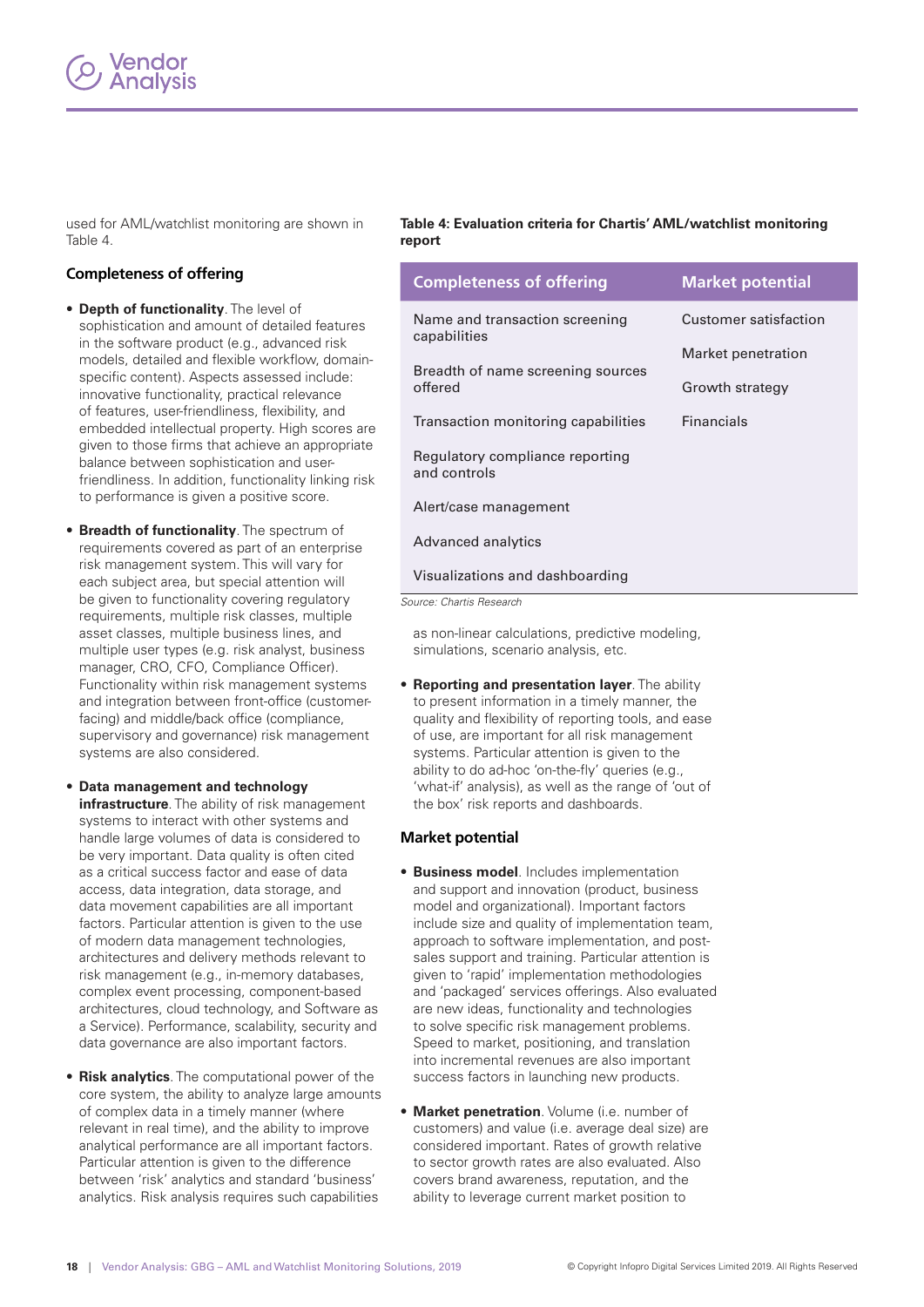

expand horizontally (with new offerings) or vertically (into new sectors).

- **Financials**. Revenue growth, profitability, sustainability, and financial backing (e.g. the ratio of license to consulting revenues) are considered key to scalability of the business model for risk technology vendors.
- **Customer satisfaction**. Feedback from customers is evaluated, regarding after-sales support and service (e.g. training and ease of implementation), value for money (e.g. price to functionality ratio) and product updates (e.g. speed and process for keeping up to date with regulatory changes).
- **Growth strategy**. Recent performance is evaluated, including financial performance, new product releases, quantity and quality of contract wins, and market expansion moves. Also considered are the size and quality of the sales force, sales distribution channels, global presence, focus on risk management, messaging, and positioning. Finally, business insight and understanding, new thinking, formulation and execution of best practices, and intellectual rigor are considered important.

## **Quadrant construction process**

Chartis constructs its quadrants after assigning scores to vendors for each component of the Completeness of Offering and Market Potential criteria. By aggregating these values, we produce total scores for each vendor on both axes, which are used to place the vendor on the quadrant.

#### **Definition of quadrant boxes**

Chartis' quadrant reports do not simply describe one technology option as the best solution in a particular area. Our ranking methodology is designed to highlight which solutions are best for specific buyers, depending on the technology they need and the implementation strategy they plan to adopt. Vendors that appear in each quadrant have characteristics and strengths that make them especially suited to that particular category, and by extension to particular users' needs.

#### *Point solutions*

• Point solutions providers focus on a small number of component technology capabilities, meeting a critical need in the risk technology market by solving specific risk management

problems with domain-specific software applications and technologies.

- They are often strong engines for innovation, as their deep focus on a relatively narrow area generates thought leadership and intellectual capital.
- By growing their enterprise functionality and utilizing integrated data management, analytics and Business Intelligence (BI) capabilities, vendors in the point solutions category can expand their completeness of offering, market potential and market share.

#### *Best-of-breed*

- Best-of-breed providers have best-in-class point solutions and the ability to capture significant market share in their chosen markets.
- They are often distinguished by a growing client base, superior sales and marketing execution, and a clear strategy for sustainable, profitable growth. High performers also have a demonstrable track record of R&D investment, together with specific product or 'go-to-market' capabilities needed to deliver a competitive advantage.
- Because of their focused functionality, best-ofbreed solutions will often be packaged together as part of a comprehensive enterprise risk technology architecture, co-existing with other solutions.

#### *Enterprise solutions*

- Enterprise solution providers typically offer risk management technology platforms, combining functionally rich risk applications with comprehensive data management, analytics and BI.
- A key differentiator in this category is the openness and flexibility of the technology architecture and a 'toolkit' approach to risk analytics and reporting, which attracts larger clients.
- Enterprise solutions are typically supported with comprehensive infrastructure and service capabilities, and best-in-class technology delivery. They also combine risk management content, data and software to provide an integrated 'one stop shop' for buyers.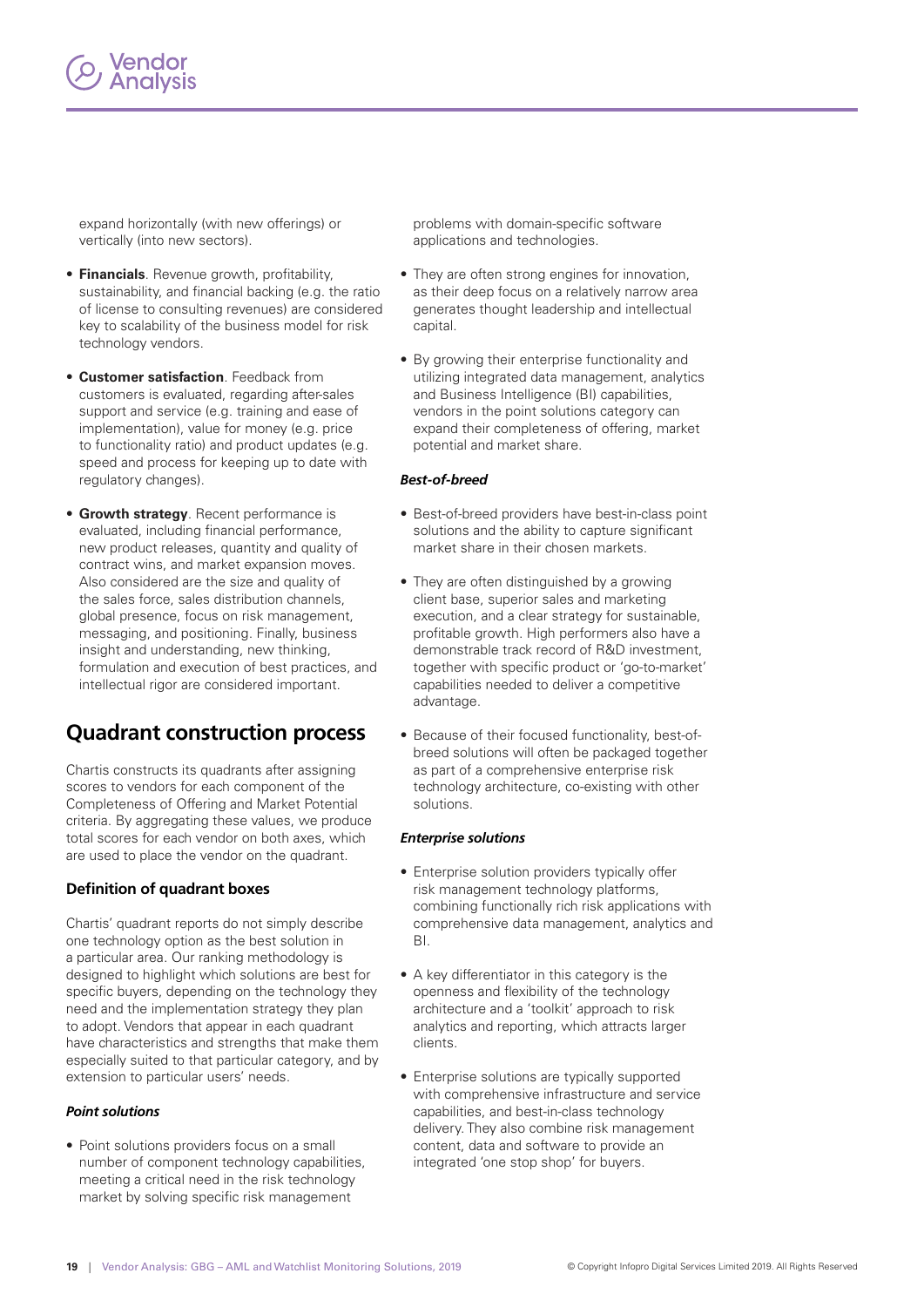# **Vendor<br>Analysis**

#### *Category leaders*

- Category leaders combine depth and breadth of functionality, technology and content with the required organizational characteristics to capture significant share in their market.
- They demonstrate a clear strategy for sustainable, profitable growth, matched with best-in-class solutions and the range and diversity of offerings, sector coverage and financial strength to absorb demand volatility in specific industry sectors or geographic regions.
- They will typically benefit from strong brand awareness, a global reach, and strong alliance strategies with leading consulting firms and systems integrators.